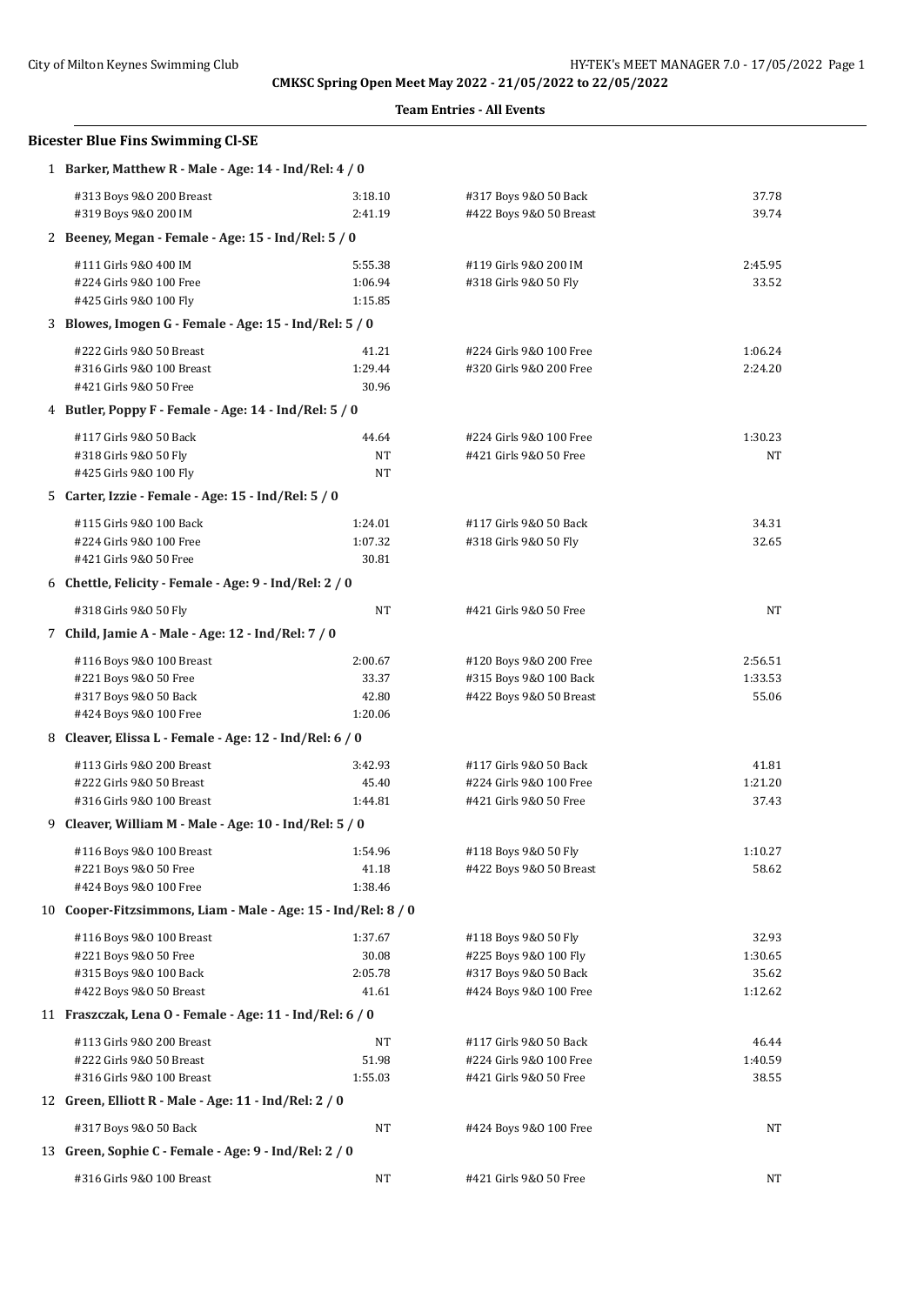**Team Entries - All Events**

# **Bicester Blue Fins Swimming Cl-SE** 14 **Guesmi, Rayan - Male - Age: 13 - Ind/Rel: 3 / 0** #221 Boys 9&O 50 Free 30.80 #422 Boys 9&O 50 Breast 43.52 #424 Boys 9&0 100 Free 1:12.34 15 **Henderson, Sophia - Female - Age: 13 - Ind/Rel: 6 / 0**

| 15 Henderson, Sophia - Female - Age: 13 - Ind/Rel: 6 / 0       |         |                          |           |
|----------------------------------------------------------------|---------|--------------------------|-----------|
| #312 Girls 9&0 400 Free                                        | 6:29.97 | #318 Girls 9&0 50 Fly    | 55.61     |
| #320 Girls 9&0 200 Free                                        | 3:22.70 | #421 Girls 9&0 50 Free   | 35.26     |
| #423 Girls 9&0 200 Back                                        | 3:13.46 | #425 Girls 9&0 100 Fly   | 2:08.49   |
| 16 Henley, Tom - Male - Age: 16 - Ind/Rel: 4 / 0               |         |                          |           |
| #118 Boys 9&0 50 Fly                                           | 27.29   | #120 Boys 9&0 200 Free   | 2:16.22   |
| #223 Boys 9&0 200 Back                                         | 2:36.39 | #225 Boys 9&0 100 Fly    | 1:01.90   |
| 17 Iles, Eleanor K - Female - Age: 14 - Ind/Rel: 3 / 0         |         |                          |           |
| #115 Girls 9&0 100 Back                                        | 1:10.20 | #320 Girls 9&0 200 Free  | 2:20.33   |
| #421 Girls 9&0 50 Free                                         | 29.20   |                          |           |
| 18 Joiner, Madison - Female - Age: 10 - Ind/Rel: 2 / 0         |         |                          |           |
| #316 Girls 9&0 100 Breast                                      | NT      | #421 Girls 9&0 50 Free   | NT        |
| 19 Jury, Erin - Female - Age: 11 - Ind/Rel: 3 / 0              |         |                          |           |
| #316 Girls 9&0 100 Breast                                      | NT      | #318 Girls 9&0 50 Fly    | NT        |
| #421 Girls 9&0 50 Free                                         | 46.32   |                          |           |
| 20 Kemp, Grace - Female - Age: 11 - Ind/Rel: 8 / 0             |         |                          |           |
| #115 Girls 9&0 100 Back                                        | NT      | #117 Girls 9&0 50 Back   | 42.90     |
| #222 Girls 9&0 50 Breast                                       | 48.64   | #224 Girls 9&0 100 Free  | 1:30.72   |
| #316 Girls 9&0 100 Breast                                      | 1:51.35 | #320 Girls 9&0 200 Free  | 3:10.45   |
| #421 Girls 9&0 50 Free                                         | 39.07   | #423 Girls 9&0 200 Back  | 3:22.56   |
| 21 Lancaster, Corabelle - Female - Age: 10 - Ind/Rel: 4 / 0    |         |                          |           |
| #113 Girls 9&0 200 Breast                                      | 4:07.81 | #117 Girls 9&0 50 Back   | 53.78     |
| #119 Girls 9&0 200 IM                                          | 4:10.72 | #222 Girls 9&0 50 Breast | 50.31     |
| 22 Littleton, Chris - Male - Age: 18 - Ind/Rel: 3 / 0          |         |                          |           |
| #118 Boys 9&0 50 Fly                                           | 26.85   | #221 Boys 9&0 50 Free    | 27.41     |
| #225 Boys 9&0 100 Fly                                          | 1:01.10 |                          |           |
| 23 Messum, Eleanor R - Female - Age: 9 - Ind/Rel: 3 / 0        |         |                          |           |
| #316 Girls 9&0 100 Breast                                      | NT      | #320 Girls 9&0 200 Free  | <b>NT</b> |
| #421 Girls 9&0 50 Free                                         | 42.66   |                          |           |
| 24 Pillinger, Jacob - Male - Age: 15 - Ind/Rel: 3 / 0          |         |                          |           |
| #112 Boys 9&0 400 Free                                         | 4:14.74 | #120 Boys 9&0 200 Free   | 2:02.84   |
| #221 Boys 9&0 50 Free                                          | 26.82   |                          |           |
| 25 Robinson, Matilda-May L - Female - Age: 13 - Ind/Rel: 8 / 0 |         |                          |           |
| #115 Girls 9&0 100 Back                                        | 1:25.90 | #117 Girls 9&0 50 Back   | 39.73     |
| #222 Girls 9&0 50 Breast                                       | 49.38   | #224 Girls 9&0 100 Free  | 1:09.75   |
| #318 Girls 9&0 50 Fly                                          | 54.43   | #320 Girls 9&0 200 Free  | 2:33.70   |
| #421 Girls 9&0 50 Free                                         | 31.40   | #423 Girls 9&0 200 Back  | 3:10.16   |
| 26 Scrivener, Evie - Female - Age: 10 - Ind/Rel: 7 / 0         |         |                          |           |
| #117 Girls 9&0 50 Back                                         | 45.79   | #119 Girls 9&0 200 IM    | NΤ        |
| #224 Girls 9&0 100 Free                                        | 1:21.60 | #312 Girls 9&0 400 Free  | 6:21.07   |
| #318 Girls 9&0 50 Fly                                          | 39.01   | #421 Girls 9&0 50 Free   | 37.12     |
| #425 Girls 9&0 100 Fly                                         | 1:41.83 |                          |           |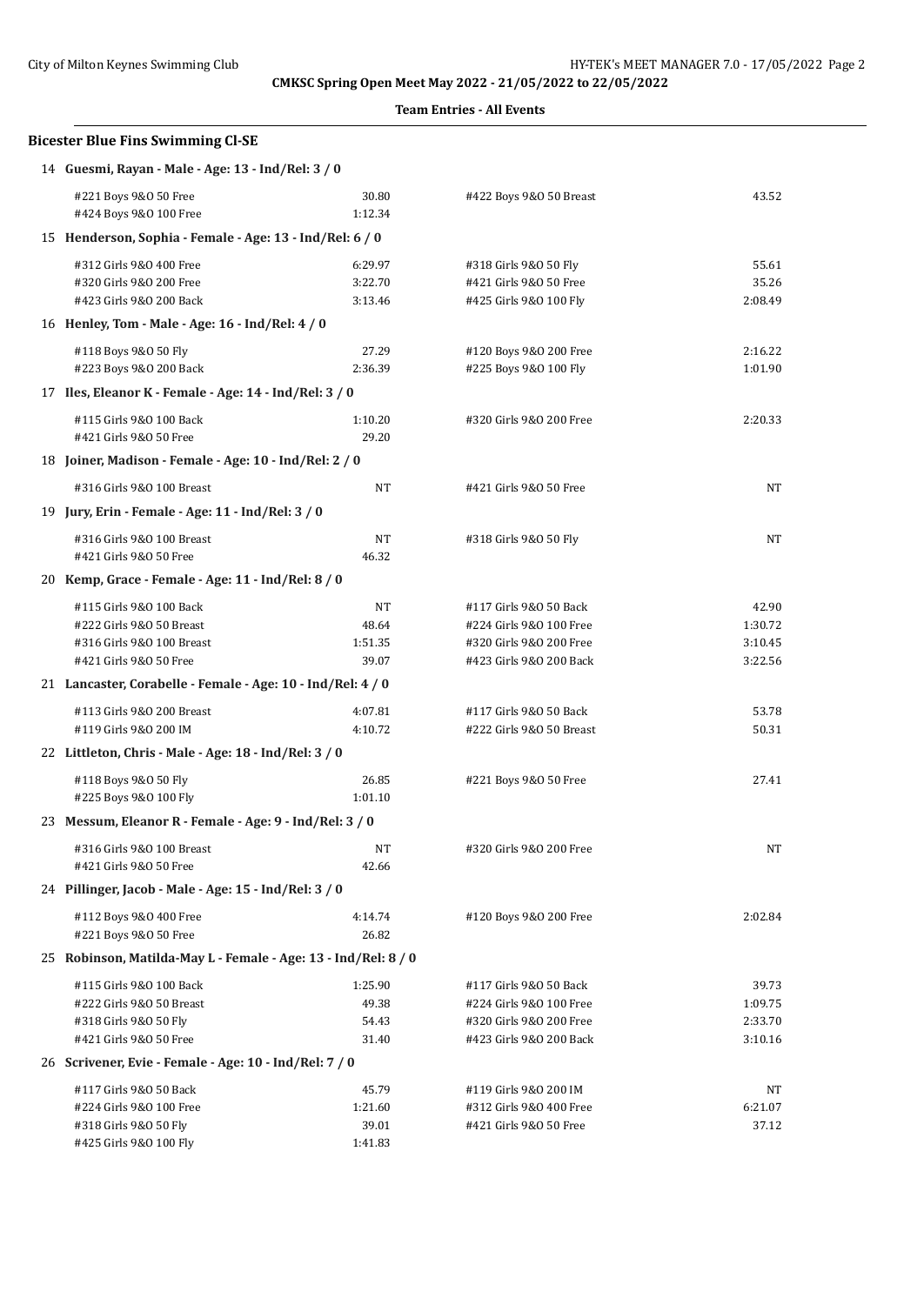#### **Team Entries - All Events**

#### **Bicester Blue Fins Swimming Cl-SE**

| 27 Scrivener, Josh - Male - Age: 13 - Ind/Rel: 8 / 0                              |          |                          |         |
|-----------------------------------------------------------------------------------|----------|--------------------------|---------|
| #116 Boys 9&0 100 Breast                                                          | 1:42.66  | #118 Boys 9&0 50 Fly     | 29.97   |
| #221 Boys 9&0 50 Free                                                             | 27.48    | #225 Boys 9&0 100 Fly    | 1:06.70 |
| #315 Boys 9&0 100 Back                                                            | 1:08.66  | #317 Boys 9&0 50 Back    | 31.48   |
| #422 Boys 9&0 50 Breast                                                           | 46.87    | #424 Boys 9&0 100 Free   | 1:00.33 |
| 28 Smith, Ollie B - Male - Age: 14 - Ind/Rel: 10 / 0                              |          |                          |         |
| #116 Boys 9&0 100 Breast                                                          | 1:34.60  | #118 Boys 9&0 50 Fly     | 32.29   |
| #120 Boys 9&0 200 Free                                                            | 2:11.94  | #221 Boys 9&0 50 Free    | 28.38   |
| #225 Boys 9&0 100 Fly                                                             | 1:12.52  | #313 Boys 9&0 200 Breast | 2:51.17 |
| #317 Boys 9&0 50 Back                                                             | 37.81    | #319 Boys 9&0 200 IM     | 2:35.90 |
| #422 Boys 9&0 50 Breast                                                           | 36.50    | #426 Mixed 11&0 800 Free | NT      |
| 29 Snelgrove, Harry J - Male - Age: 13 - Ind/Rel: 5 / 0                           |          |                          |         |
| #112 Boys 9&0 400 Free                                                            | 5:53.72  | #223 Boys 9&0 200 Back   | 2:53.63 |
| #315 Boys 9&0 100 Back                                                            | 1:22.50  | #317 Boys 9&0 50 Back    | 37.02   |
| #426 Mixed 11&0 800 Free                                                          | 14:00.90 |                          |         |
| 30 Snelgrove, Ollie P - Male - Age: 11 - Ind/Rel: 6 / 0                           |          |                          |         |
| #116 Boys 9&0 100 Breast                                                          | 1:37.90  | #120 Boys 9&0 200 Free   | 2:52.40 |
| #221 Boys 9&0 50 Free                                                             | 35.38    | #313 Boys 9&0 200 Breast | 3:32.76 |
| #422 Boys 9&0 50 Breast                                                           | 45.23    | #424 Boys 9&0 100 Free   | 1:16.53 |
| 31 Sollis, Madelaine - Female - Age: 14 - Ind/Rel: 2 / 0                          |          |                          |         |
| #312 Girls 9&0 400 Free                                                           | 5:04.35  | #320 Girls 9&0 200 Free  | 2:21.60 |
| 32 Tickler, Gracie A - Female - Age: 9 - Ind/Rel: 4 / 0                           |          |                          |         |
| #222 Girls 9&0 50 Breast                                                          | NT       | #224 Girls 9&0 100 Free  | NT      |
| #316 Girls 9&0 100 Breast                                                         | NT       | #421 Girls 9&0 50 Free   | NT      |
| 33 Wakefield, Beth J - Female - Age: 12 - Ind/Rel: 6 / 0                          |          |                          |         |
| #115 Girls 9&0 100 Back                                                           | 1:15.68  | #117 Girls 9&0 50 Back   | 35.30   |
| #224 Girls 9&0 100 Free                                                           | 1:08.18  | #320 Girls 9&0 200 Free  | 2:30.78 |
| #421 Girls 9&0 50 Free                                                            | 30.90    | #423 Girls 9&0 200 Back  | 2:45.57 |
| 34 Williams, Abigail - Female - Age: 10 - Ind/Rel: 8 / 0                          |          |                          |         |
| #115 Girls 9&0 100 Back                                                           | 1:39.59  | #117 Girls 9&0 50 Back   | 44.37   |
| #222 Girls 9&0 50 Breast                                                          | 48.63    | #224 Girls 9&0 100 Free  | 1:27.12 |
| #316 Girls 9&0 100 Breast                                                         | 1:46.03  | #318 Girls 9&0 50 Fly    | NT      |
| #320 Girls 9&0 200 Free                                                           | 3:33.92  | #421 Girls 9&0 50 Free   | 36.37   |
| Bicester Blue Fins Swimming Cl-SE Total Individual Entries: 168 - Total Relays: 0 |          |                          |         |

## **Bletchley & District SC**

1 **Sharma, Inika - Female - Age: 9 - Ind/Rel: 1 / 0**

#421 Girls 9&O 50 Free 1:04.71 **Bletchley & District SC Total Individual Entries: 1 - Total Relays: 0**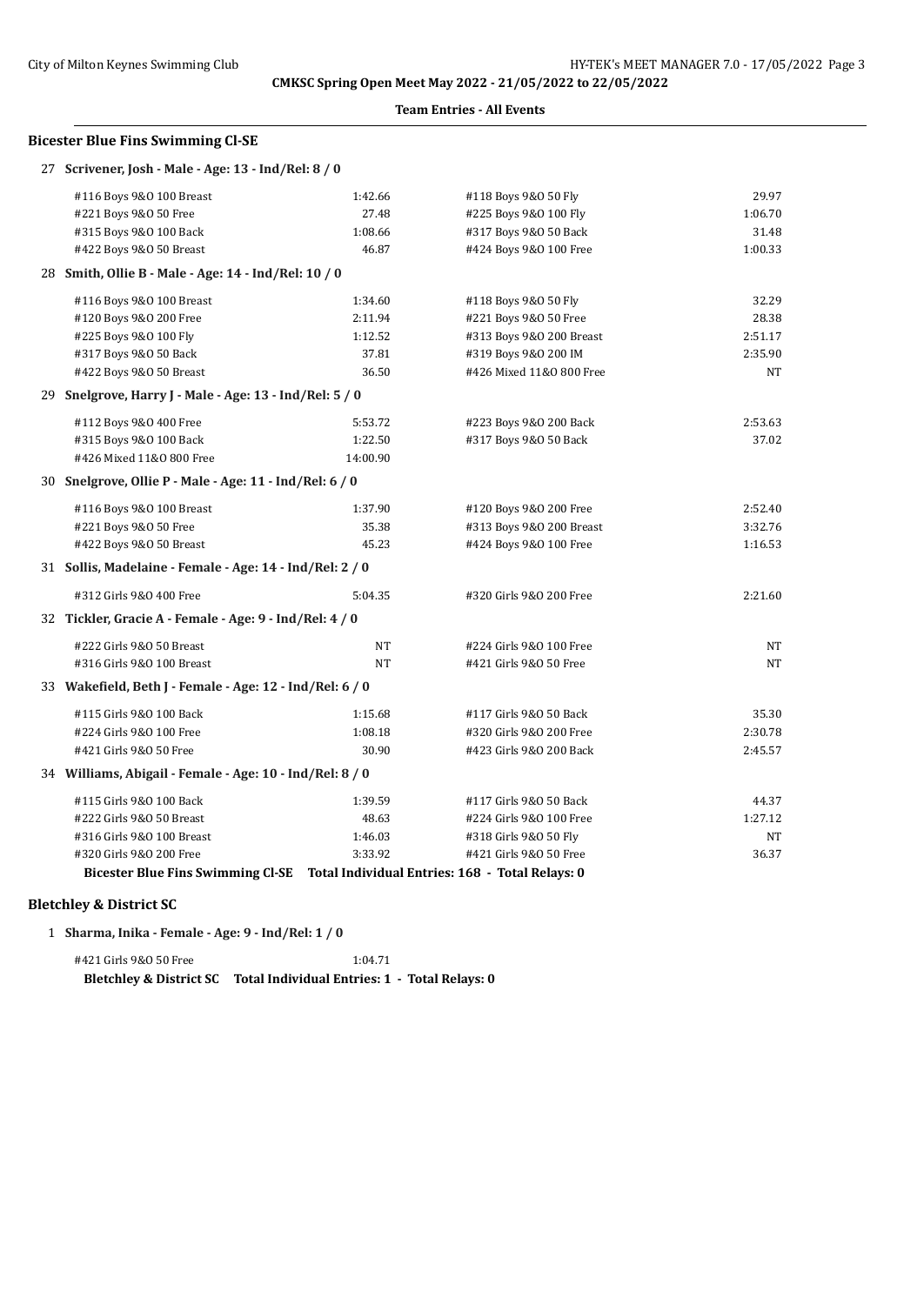|  | <b>Team Entries - All Events</b> |  |  |
|--|----------------------------------|--|--|
|--|----------------------------------|--|--|

|              | <b>Bracknell and Wokingham SC</b>                                        |           |                           |    |
|--------------|--------------------------------------------------------------------------|-----------|---------------------------|----|
| $\mathbf{1}$ | McCarthy, Aden - Male - Age: 14 - Ind/Rel: 1 / 0                         |           |                           |    |
|              | #426 Mixed 11&0 800 Free                                                 | <b>NT</b> |                           |    |
|              | 2 Minehan, Hayden - Female - Age: 13 - Ind/Rel: 1/0                      |           |                           |    |
|              | #426 Mixed 11&0 800 Free                                                 | NT        |                           |    |
|              | 3 Nichols, Leo - Male - Age: 14 - Ind/Rel: 2 / 0                         |           |                           |    |
|              | #422 Boys 9&0 50 Breast                                                  | 37.70     | #426 Mixed 11&0 800 Free  | NT |
|              | 4 Taylor, Flo - Female - Age: 15 - Ind/Rel: 1 / 0                        |           |                           |    |
|              | #426 Mixed 11&0 800 Free                                                 | 12:10.12  |                           |    |
| 5.           | Thorpe, Issy - Female - Age: $15$ - Ind/Rel: $1/0$                       |           |                           |    |
|              | #426 Mixed 11&0 800 Free                                                 | 9:56.81   |                           |    |
| 6            | Whitwam, Ted - Male - Age: $15$ - Ind/Rel: $3/0$                         |           |                           |    |
|              | #112 Boys 9&0 400 Free                                                   | NT        | #226 Mixed 11&0 1500 Free | NT |
|              | #426 Mixed 11&0 800 Free                                                 | NT        |                           |    |
|              | Bracknell and Wokingham SC Total Individual Entries: 9 - Total Relays: 0 |           |                           |    |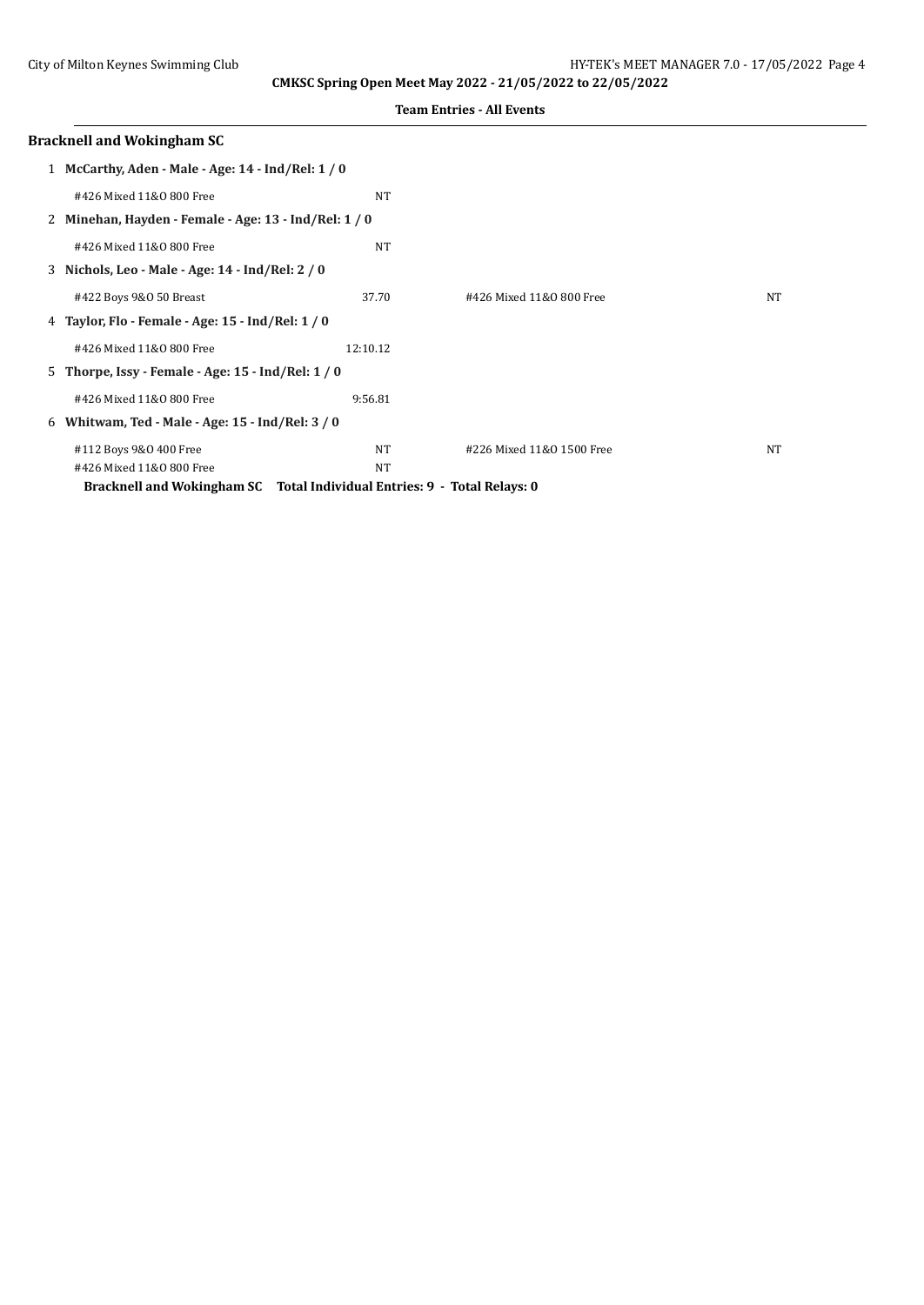| <b>City of Milton Keynes SC-SE</b>                        |                  |                                                    |                |  |  |
|-----------------------------------------------------------|------------------|----------------------------------------------------|----------------|--|--|
| 1 Alexander, Emma - Female - Age: 15 - Ind/Rel: 3 / 0     |                  |                                                    |                |  |  |
| #115 Girls 9&0 100 Back<br>#222 Girls 9&0 50 Breast       | 1:08.56<br>44.84 | #117 Girls 9&0 50 Back                             | 32.25          |  |  |
| 2 Amin, Ksenia - Female - Age: 11 - Ind/Rel: 2 / 0        |                  |                                                    |                |  |  |
| #222 Girls 9&0 50 Breast                                  | NT               | #421 Girls 9&0 50 Free                             | 44.73          |  |  |
| 3 Baer-Donnolly, Emma - Female - Age: 11 - Ind/Rel: 5 / 0 |                  |                                                    |                |  |  |
| #226 Mixed 11&0 1500 Free                                 | NT               | #316 Girls 9&0 100 Breast                          | 1:39.86        |  |  |
| #318 Girls 9&0 50 Fly                                     | 36.89            | #421 Girls 9&0 50 Free                             | 32.10          |  |  |
| #425 Girls 9&0 100 Fly                                    | NT               |                                                    |                |  |  |
| 4 Baker, Lacey - Female - Age: 14 - Ind/Rel: 8 / 0        |                  |                                                    |                |  |  |
| #115 Girls 9&0 100 Back                                   | NT               | #119 Girls 9&0 200 IM                              | 3:10.96        |  |  |
| #222 Girls 9&0 50 Breast                                  | 44.73            | #224 Girls 9&0 100 Free                            | 1:16.85        |  |  |
| #316 Girls 9&0 100 Breast                                 | 1:42.56          | #318 Girls 9&0 50 Fly                              | 38.57          |  |  |
| #421 Girls 9&0 50 Free                                    | 33.81            | #425 Girls 9&0 100 Fly                             | 1:36.98        |  |  |
| 5 Belocerkovskis, Mark - Male - Age: 12 - Ind/Rel: 6 / 0  |                  |                                                    |                |  |  |
| #116 Boys 9&0 100 Breast                                  | NT               | #118 Boys 9&0 50 Fly                               | 43.06          |  |  |
| #221 Boys 9&0 50 Free                                     | 38.92            | #317 Boys 9&0 50 Back                              | 46.36          |  |  |
| #422 Boys 9&0 50 Breast                                   | 52.29            | #424 Boys 9&0 100 Free                             | 1:39.62        |  |  |
| 6 Benson, Rose - Female - Age: 12 - Ind/Rel: 3 / 0        |                  |                                                    |                |  |  |
| #111 Girls 9&0 400 IM                                     | NT               | #119 Girls 9&0 200 IM                              | NT             |  |  |
| #226 Mixed 11&0 1500 Free                                 | NT               |                                                    |                |  |  |
| 7 Blentesi, Cezar - Male - Age: 10 - Ind/Rel: 4 / 0       |                  |                                                    |                |  |  |
| #118 Boys 9&0 50 Fly                                      | NT               | #221 Boys 9&0 50 Free                              | NΤ             |  |  |
| #317 Boys 9&0 50 Back                                     | NT               | #422 Boys 9&0 50 Breast                            | NT             |  |  |
| 8 Bourner, Daniel - Male - Age: 15 - Ind/Rel: 4 / 0       |                  |                                                    |                |  |  |
| #112 Boys 9&0 400 Free                                    | 4:35.91          | #118 Boys 9&0 50 Fly                               | 29.44          |  |  |
| #221 Boys 9&0 50 Free                                     | 27.87            | #225 Boys 9&0 100 Fly                              | 1:07.02        |  |  |
| 9 Brammer, Charlie - Male - Age: 12 - Ind/Rel: 3 / 0      |                  |                                                    |                |  |  |
| #221 Boys 9&0 50 Free                                     | NT               | #317 Boys 9&0 50 Back                              | NT             |  |  |
| #424 Boys 9&0 100 Free                                    | NT               |                                                    |                |  |  |
| 10 Breitigam, Maria - Female - Age: 14 - Ind/Rel: 6 / 0   |                  |                                                    |                |  |  |
| #113 Girls 9&0 200 Breast                                 | NT               | #115 Girls 9&0 100 Back                            | 1:15.37        |  |  |
| #312 Girls 9&0 400 Free                                   | 4:54.17          | #316 Girls 9&0 100 Breast                          | 1:21.38        |  |  |
| #421 Girls 9&0 50 Free                                    | 29.92            | #425 Girls 9&0 100 Fly                             | 1:11.25        |  |  |
| 11 Brown, Thomas - Male - Age: 14 - Ind/Rel: 8 / 0        |                  |                                                    |                |  |  |
| #112 Boys 9&0 400 Free                                    | NT               | #120 Boys 9&0 200 Free                             | 2:36.51        |  |  |
| #221 Boys 9&0 50 Free                                     | 32.05            | #223 Boys 9&0 200 Back                             | 2:54.69        |  |  |
| #317 Boys 9&0 50 Back<br>#424 Boys 9&0 100 Free           | 37.98<br>1:11.55 | #319 Boys 9&0 200 IM<br>#426 Mixed 11&0 800 Free   | 3:08.25<br>NT  |  |  |
| 12 Buck, Alexander - Male - Age: 10 - Ind/Rel: 1 / 0      |                  |                                                    |                |  |  |
|                                                           |                  |                                                    |                |  |  |
| #221 Boys 9&0 50 Free                                     | 52.21            |                                                    |                |  |  |
| 13 Buck, Lucy - Female - Age: 12 - Ind/Rel: 5 / 0         |                  |                                                    |                |  |  |
| #113 Girls 9&0 200 Breast<br>#119 Girls 9&0 200 IM        | NT<br>3:07.39    | #117 Girls 9&0 50 Back<br>#222 Girls 9&0 50 Breast | 39.98<br>45.91 |  |  |
| #224 Girls 9&0 100 Free                                   | 1:14.99          |                                                    |                |  |  |
| 14 Bunning, Freya - Female - Age: 10 - Ind/Rel: 1 / 0     |                  |                                                    |                |  |  |
| #117 Girls 9&0 50 Back                                    | NT               |                                                    |                |  |  |
|                                                           |                  |                                                    |                |  |  |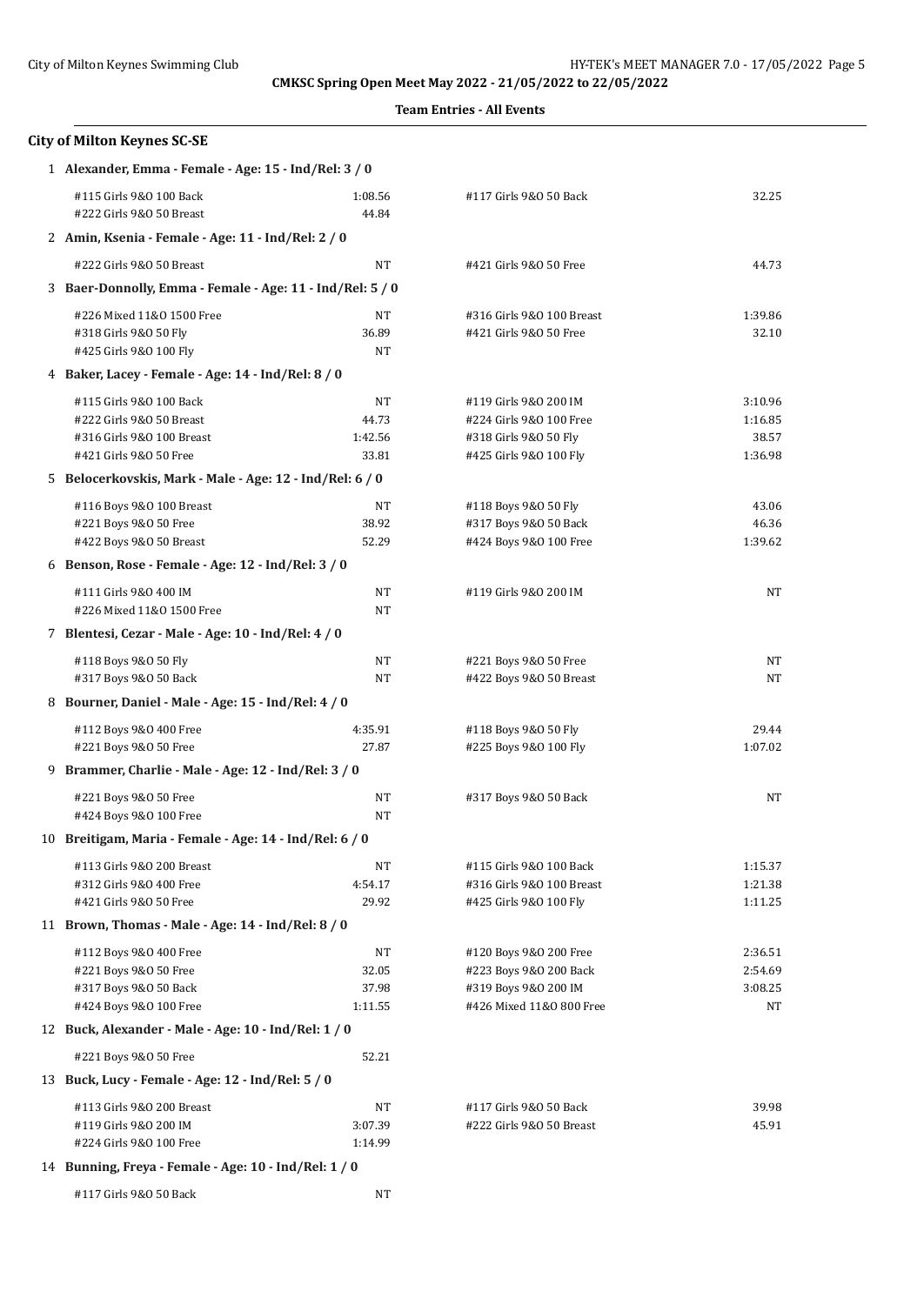| <b>City of Milton Keynes SC-SE</b>                                                                     |                                        |                                                                                                    |                                 |  |  |
|--------------------------------------------------------------------------------------------------------|----------------------------------------|----------------------------------------------------------------------------------------------------|---------------------------------|--|--|
| 15 Cabero Alonso, Michael - Male - Age: 15 - Ind/Rel: 4 / 0                                            |                                        |                                                                                                    |                                 |  |  |
| #120 Boys 9&0 200 Free<br>#319 Boys 9&0 200 IM                                                         | 2:28.13<br>2:28.91                     | #315 Boys 9&0 100 Back<br>#424 Boys 9&0 100 Free                                                   | 1:06.63<br>1:00.75              |  |  |
| 16 Carter, Emily - Female - Age: 13 - Ind/Rel: 4 / 0                                                   |                                        |                                                                                                    |                                 |  |  |
| #316 Girls 9&0 100 Breast                                                                              | 1:45.77                                | #320 Girls 9&0 200 Free                                                                            | 3:15.69                         |  |  |
| #421 Girls 9&0 50 Free                                                                                 | 40.72                                  | #423 Girls 9&0 200 Back                                                                            | NT                              |  |  |
| 17 Carter, Euan - Male - Age: 13 - Ind/Rel: 3 / 0                                                      |                                        |                                                                                                    |                                 |  |  |
| #116 Boys 9&0 100 Breast<br>#313 Boys 9&0 200 Breast                                                   | NT<br>NT                               | #221 Boys 9&0 50 Free                                                                              | 44.19                           |  |  |
| 18 Carter, Natasha - Female - Age: 15 - Ind/Rel: 6 / 0                                                 |                                        |                                                                                                    |                                 |  |  |
| #111 Girls 9&0 400 IM                                                                                  | 6:14.96                                | #119 Girls 9&0 200 IM                                                                              | 2:58.11                         |  |  |
| #226 Mixed 11&0 1500 Free<br>#320 Girls 9&0 200 Free                                                   | 22:07.30<br>2:33.29                    | #312 Girls 9&0 400 Free<br>#426 Mixed 11&0 800 Free                                                | 5:23.08<br>11:19.90             |  |  |
| 19 Chapman, Annabelle - Female - Age: 11 - Ind/Rel: 4 / 0                                              |                                        |                                                                                                    |                                 |  |  |
| #117 Girls 9&0 50 Back<br>#224 Girls 9&0 100 Free                                                      | NT<br>NT                               | #222 Girls 9&0 50 Breast<br>#421 Girls 9&0 50 Free                                                 | NT<br>NT                        |  |  |
| 20 Chapman, Joshua - Male - Age: 11 - Ind/Rel: 7 / 0                                                   |                                        |                                                                                                    |                                 |  |  |
| #116 Boys 9&0 100 Breast<br>#221 Boys 9&0 50 Free<br>#319 Boys 9&0 200 IM<br>#424 Boys 9&0 100 Free    | 1:49.08<br>34.01<br>3:18.85<br>1:14.36 | #118 Boys 9&0 50 Fly<br>#313 Boys 9&0 200 Breast<br>#422 Boys 9&0 50 Breast                        | 40.80<br>NT<br>46.43            |  |  |
| 21 Choughule, Ishaan - Male - Age: 12 - Ind/Rel: 3 / 0                                                 |                                        |                                                                                                    |                                 |  |  |
| #221 Boys 9&0 50 Free<br>#424 Boys 9&0 100 Free                                                        | 47.87<br>NT                            | #422 Boys 9&0 50 Breast                                                                            | 1:00.95                         |  |  |
| 22 Correia, Julia - Female - Age: 15 - Ind/Rel: 6 / 0                                                  |                                        |                                                                                                    |                                 |  |  |
| #115 Girls 9&0 100 Back<br>#314 Girls 9&0 200 Fly<br>#421 Girls 9&0 50 Free                            | 1:14.75<br>NT<br>29.91                 | #119 Girls 9&0 200 IM<br>#318 Girls 9&0 50 Fly<br>#425 Girls 9&0 100 Fly                           | 2:42.09<br>32.35<br>1:15.01     |  |  |
| 23 Creek, Alfie - Male - Age: 15 - Ind/Rel: 3 / 0                                                      |                                        |                                                                                                    |                                 |  |  |
| #118 Boys 9&0 50 Fly<br>#225 Boys 9&0 100 Fly                                                          | 31.54<br>1:16.39                       | #221 Boys 9&0 50 Free                                                                              | 27.08                           |  |  |
| 24 Cutler, Jack - Male - Age: 15 - Ind/Rel: 3 / 0                                                      |                                        |                                                                                                    |                                 |  |  |
| #116 Boys 9&0 100 Breast<br>#221 Boys 9&0 50 Free                                                      | 1:11.83<br>26.97                       | #118 Boys 9&0 50 Fly                                                                               | 29.15                           |  |  |
| 25 Ellis, Amalka - Female - Age: 11 - Ind/Rel: 5 / 0                                                   |                                        |                                                                                                    |                                 |  |  |
| #115 Girls 9&0 100 Back<br>#224 Girls 9&0 100 Free<br>#423 Girls 9&0 200 Back                          | 1:25.72<br>1:20.97<br>3:04.49          | #117 Girls 9&0 50 Back<br>#320 Girls 9&0 200 Free                                                  | 40.43<br>2:47.44                |  |  |
| 26 Fiti, Lucas - Male - Age: 11 - Ind/Rel: 3 / 0                                                       |                                        |                                                                                                    |                                 |  |  |
| #118 Boys 9&0 50 Fly<br>#221 Boys 9&0 50 Free                                                          | NT<br>32.20                            | #120 Boys 9&0 200 Free                                                                             | 3:20.91                         |  |  |
| 27 Francis, Jonathan - Male - Age: 13 - Ind/Rel: 8 / 0                                                 |                                        |                                                                                                    |                                 |  |  |
| #116 Boys 9&0 100 Breast<br>#221 Boys 9&0 50 Free<br>#315 Boys 9&0 100 Back<br>#422 Boys 9&0 50 Breast | 1:46.04<br>31.35<br>1:34.17<br>43.93   | #118 Boys 9&0 50 Fly<br>#225 Boys 9&0 100 Fly<br>#317 Boys 9&0 50 Back<br>#426 Mixed 11&0 800 Free | 35.50<br>1:27.49<br>39.79<br>NT |  |  |
| 28 Green, Laurie-Joe - Male - Age: 10 - Ind/Rel: 3 / 0                                                 |                                        |                                                                                                    |                                 |  |  |
| #221 Boys 9&0 50 Free<br>#422 Boys 9&0 50 Breast                                                       | 51.18<br>NT                            | #317 Boys 9&0 50 Back                                                                              | 57.58                           |  |  |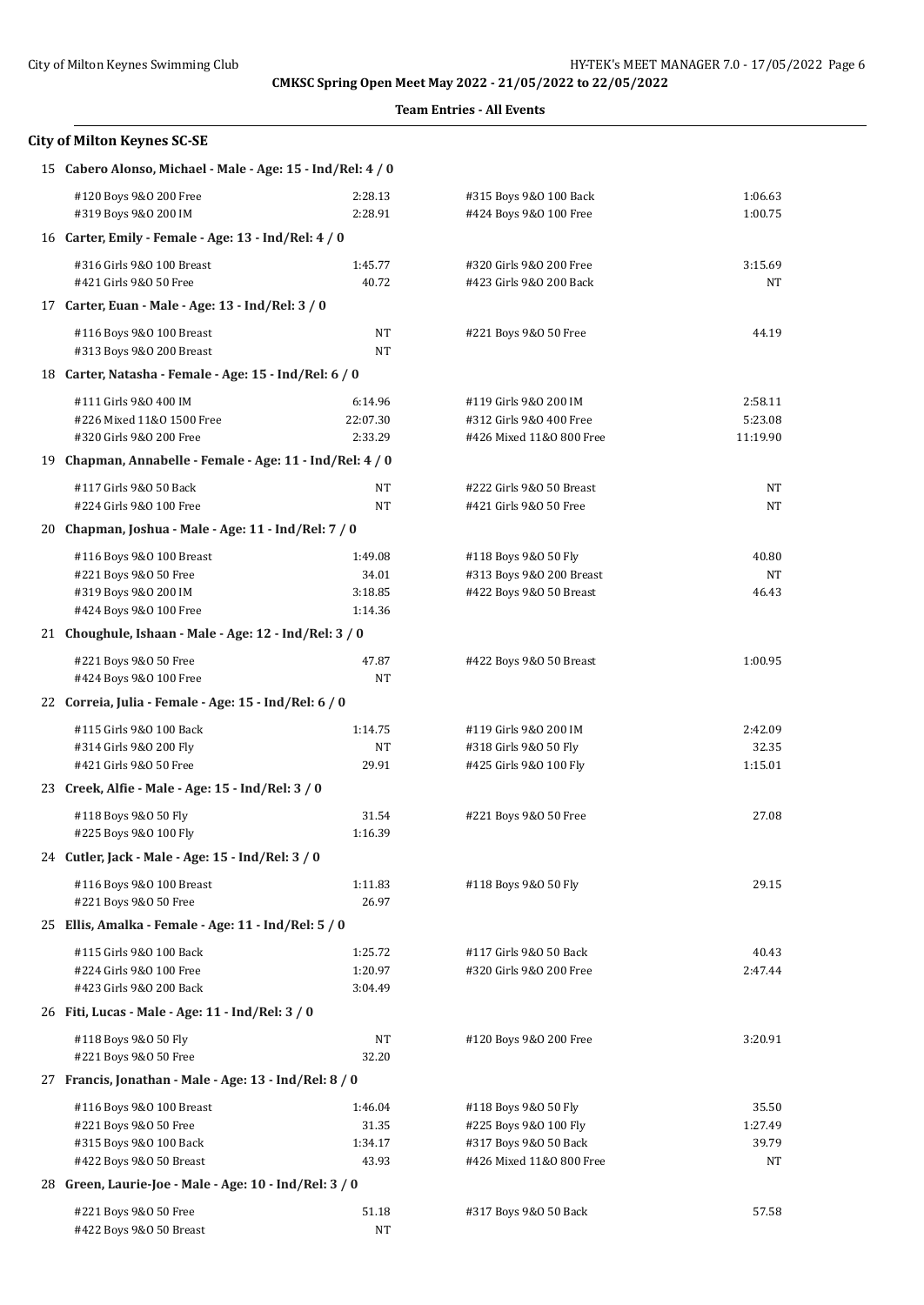| <b>City of Milton Keynes SC-SE</b>                               |          |                           |          |  |  |
|------------------------------------------------------------------|----------|---------------------------|----------|--|--|
| 29 Gullidge, Edward - Male - Age: 13 - Ind/Rel: 2 / 0            |          |                           |          |  |  |
| #112 Boys 9&0 400 Free                                           | NT       | #221 Boys 9&0 50 Free     | 34.97    |  |  |
| 30 Gullidge, Gabriel - Male - Age: 17 - Ind/Rel: 2 / 0           |          |                           |          |  |  |
| #112 Boys 9&0 400 Free                                           | 4:21.53  | #226 Mixed 11&0 1500 Free | 17:43.53 |  |  |
| 31 Gusthoff, Sophia - Female - Age: 12 - Ind/Rel: 4 / 0          |          |                           |          |  |  |
| #224 Girls 9&0 100 Free                                          | 1:28.33  | #316 Girls 9&0 100 Breast | NT       |  |  |
| #320 Girls 9&0 200 Free                                          | 2:42.51  | #426 Mixed 11&0 800 Free  | NT       |  |  |
| 32 Guthrie, Benjamin - Male - Age: 15 - Ind/Rel: 3 / 0           |          |                           |          |  |  |
| #226 Mixed 11&0 1500 Free                                        | NT       | #311 Boys 9&0 400 IM      | 5:11.60  |  |  |
| #426 Mixed 11&0 800 Free                                         | NT       |                           |          |  |  |
| 33 Gutteridge, Brooke-Lynne - Female - Age: 11 - Ind/Rel: 10 / 0 |          |                           |          |  |  |
| #113 Girls 9&0 200 Breast                                        | NT       | #115 Girls 9&0 100 Back   | 1:38.61  |  |  |
| #117 Girls 9&0 50 Back                                           | 45.97    | #119 Girls 9&0 200 IM     | NT       |  |  |
| #222 Girls 9&0 50 Breast                                         | 55.46    | #224 Girls 9&0 100 Free   | 1:30.79  |  |  |
| #316 Girls 9&0 100 Breast                                        | 2:01.29  | #320 Girls 9&0 200 Free   | NT       |  |  |
| #421 Girls 9&0 50 Free                                           | 40.38    | #423 Girls 9&0 200 Back   | 3:36.26  |  |  |
| 34 Harrison, Melissa - Female - Age: 14 - Ind/Rel: 6 / 0         |          |                           |          |  |  |
| #111 Girls 9&0 400 IM                                            | 6:43.83  | #119 Girls 9&0 200 IM     | 2:44.83  |  |  |
| #224 Girls 9&0 100 Free                                          | 1:13.48  | #312 Girls 9&0 400 Free   | NT       |  |  |
| #320 Girls 9&0 200 Free                                          | 2:33.56  | #421 Girls 9&0 50 Free    | 31.48    |  |  |
| 35 Harvey, Zac - Male - Age: 11 - Ind/Rel: 4 / 0                 |          |                           |          |  |  |
| #116 Boys 9&0 100 Breast                                         | 2:28.34  | #221 Boys 9&0 50 Free     | 45.87    |  |  |
| #317 Boys 9&0 50 Back                                            | 55.72    | #424 Boys 9&0 100 Free    | 1:50.50  |  |  |
| 36 Howell, Elena - Female - Age: 12 - Ind/Rel: 3 / 0             |          |                           |          |  |  |
| #113 Girls 9&0 200 Breast                                        | NT       | #117 Girls 9&0 50 Back    | 36.77    |  |  |
| #224 Girls 9&0 100 Free                                          | 1:11.87  |                           |          |  |  |
| 37 Hutchinson, Daisy - Female - Age: 14 - Ind/Rel: 2 / 0         |          |                           |          |  |  |
| #318 Girls 9&0 50 Fly                                            | NT       | #421 Girls 9&0 50 Free    | 33.87    |  |  |
| 38 Jolly, Thomas - Male - Age: 11 - Ind/Rel: 7 / 0               |          |                           |          |  |  |
| #116 Boys 9&0 100 Breast                                         | 1:46.05  | #120 Boys 9&0 200 Free    | 3:04.30  |  |  |
| #221 Boys 9&0 50 Free                                            | 39.98    | #313 Boys 9&0 200 Breast  | 3:42.26  |  |  |
| #317 Boys 9&0 50 Back                                            | 48.38    | #422 Boys 9&0 50 Breast   | 46.76    |  |  |
| #424 Boys 9&0 100 Free                                           | 1:33.79  |                           |          |  |  |
| 39 Kassan, Alisha - Female - Age: 14 - Ind/Rel: 6 / 0            |          |                           |          |  |  |
| #113 Girls 9&0 200 Breast                                        | 3:23.13  | #115 Girls 9&0 100 Back   | 1:23.07  |  |  |
| #226 Mixed 11&0 1500 Free                                        | 21:31.06 | #316 Girls 9&0 100 Breast | 1:33.59  |  |  |
| #318 Girls 9&0 50 Fly                                            | 38.52    | #423 Girls 9&0 200 Back   | 2:51.59  |  |  |
| 40 Kawle, Saanvi - Female - Age: 10 - Ind/Rel: 7 / 0             |          |                           |          |  |  |
| #115 Girls 9&0 100 Back                                          | NT       | #117 Girls 9&0 50 Back    | 49.78    |  |  |
| #222 Girls 9&0 50 Breast                                         | NT       | #224 Girls 9&0 100 Free   | NT       |  |  |
| #316 Girls 9&0 100 Breast                                        | NT       | #318 Girls 9&0 50 Fly     | NT       |  |  |
| #421 Girls 9&0 50 Free                                           | 48.65    |                           |          |  |  |
| 41 Kusuma-Daly, Amiera - Female - Age: 12 - Ind/Rel: 5 / 0       |          |                           |          |  |  |
| #115 Girls 9&0 100 Back                                          | 1:37.12  | #222 Girls 9&0 50 Breast  | 44.35    |  |  |
| #224 Girls 9&0 100 Free                                          | 1:13.70  | #316 Girls 9&0 100 Breast | 1:44.22  |  |  |
| #318 Girls 9&0 50 Fly                                            | 38.84    |                           |          |  |  |
| 42 Lalani, Mayah - Female - Age: 10 - Ind/Rel: 2 / 0             |          |                           |          |  |  |
| #222 Girls 9&0 50 Breast                                         | 1:11.37  | #421 Girls 9&0 50 Free    | NT       |  |  |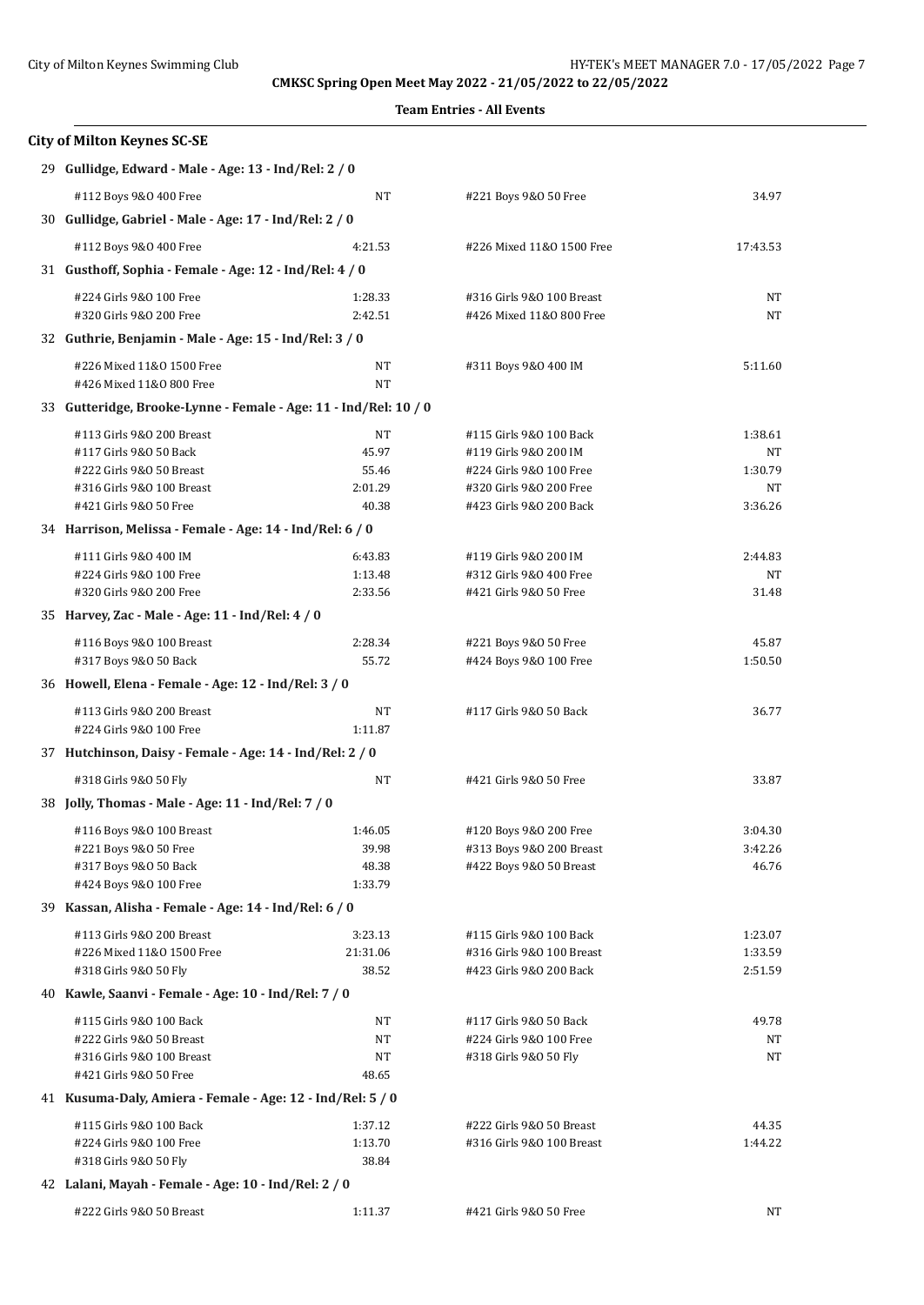|    | <b>City of Milton Keynes SC-SE</b>                                                                      |                                   |                                                                                  |                                |
|----|---------------------------------------------------------------------------------------------------------|-----------------------------------|----------------------------------------------------------------------------------|--------------------------------|
|    | 43 Llewellyn, Florence - Female - Age: 11 - Ind/Rel: 7 / 0                                              |                                   |                                                                                  |                                |
|    | #111 Girls 9&0 400 IM<br>#224 Girls 9&0 100 Free<br>#318 Girls 9&0 50 Fly<br>#425 Girls 9&0 100 Fly     | NT<br>1:15.21<br>36.30<br>1:40.24 | #117 Girls 9&0 50 Back<br>#312 Girls 9&0 400 Free<br>#421 Girls 9&0 50 Free      | 38.12<br>6:04.03<br>34.28      |
|    | 44 Llewellyn, Grace - Female - Age: 14 - Ind/Rel: 4 / 0                                                 |                                   |                                                                                  |                                |
|    | #111 Girls 9&0 400 IM<br>#222 Girls 9&0 50 Breast                                                       | 5:35.95<br>37.34                  | #119 Girls 9&0 200 IM<br>#224 Girls 9&0 100 Free                                 | 2:32.24<br>1:03.36             |
|    | 45 Lopez, Lucia - Female - Age: 14 - Ind/Rel: 6 / 0                                                     |                                   |                                                                                  |                                |
|    | #119 Girls 9&0 200 IM<br>#312 Girls 9&0 400 Free<br>#421 Girls 9&0 50 Free                              | 2:32.87<br>4:36.13<br>28.81       | #226 Mixed 11&0 1500 Free<br>#320 Girls 9&0 200 Free<br>#426 Mixed 11&0 800 Free | 18:44.66<br>2:11.57<br>9:33.98 |
|    | 46 Manning, Ivy - Female - Age: 11 - Ind/Rel: 7 / 0                                                     |                                   |                                                                                  |                                |
|    | #111 Girls 9&0 400 IM<br>#222 Girls 9&0 50 Breast<br>#314 Girls 9&0 200 Fly<br>#426 Mixed 11&0 800 Free | NT<br>40.98<br>NT<br>NT           | #117 Girls 9&0 50 Back<br>#224 Girls 9&0 100 Free<br>#320 Girls 9&0 200 Free     | 43.12<br>1:06.15<br>2:24.05    |
|    | 47 Mileson, Braydon - Male - Age: 12 - Ind/Rel: 5 / 0                                                   |                                   |                                                                                  |                                |
|    | #118 Boys 9&0 50 Fly<br>#317 Boys 9&0 50 Back<br>#424 Boys 9&0 100 Free                                 | 48.93<br>49.54<br>1:31.24         | #221 Boys 9&0 50 Free<br>#422 Boys 9&0 50 Breast                                 | 37.75<br>52.09                 |
|    | 48 Morris, Poppy - Female - Age: 10 - Ind/Rel: 4 / 0                                                    |                                   |                                                                                  |                                |
|    | #117 Girls 9&0 50 Back<br>#318 Girls 9&0 50 Fly                                                         | NT<br>NT                          | #222 Girls 9&0 50 Breast<br>#421 Girls 9&0 50 Free                               | NT<br>NΤ                       |
| 49 | Mydliar, Matus - Male - Age: 17 - Ind/Rel: 2 / 0                                                        |                                   |                                                                                  |                                |
|    | #116 Boys 9&0 100 Breast                                                                                | 1:11.06                           | #225 Boys 9&0 100 Fly                                                            | 56.95                          |
|    | 50 Nsubuga, Joshua - Male - Age: 12 - Ind/Rel: 5 / 0                                                    |                                   |                                                                                  |                                |
|    | #118 Boys 9&0 50 Fly<br>#317 Boys 9&0 50 Back<br>#424 Boys 9&0 100 Free                                 | 48.63<br>49.04<br>1:21.83         | #221 Boys 9&0 50 Free<br>#422 Boys 9&0 50 Breast                                 | 34.24<br>45.57                 |
|    | 51 O'brien, Grace - Female - Age: 12 - Ind/Rel: 5 / 0                                                   |                                   |                                                                                  |                                |
|    | #117 Girls 9&0 50 Back<br>#224 Girls 9&0 100 Free<br>#421 Girls 9&0 50 Free                             | 45.39<br>1:27.82<br>37.44         | #222 Girls 9&0 50 Breast<br>#316 Girls 9&0 100 Breast                            | 50.85<br>1:55.44               |
|    | 52 Osman, Atilla - Male - Age: 12 - Ind/Rel: 1 / 0                                                      |                                   |                                                                                  |                                |
|    | #221 Boys 9&0 50 Free                                                                                   | NT                                |                                                                                  |                                |
|    | 53 Oxley, Bella - Female - Age: 12 - Ind/Rel: 5 / 0                                                     |                                   |                                                                                  |                                |
|    | #113 Girls 9&0 200 Breast<br>#119 Girls 9&0 200 IM<br>#224 Girls 9&0 100 Free                           | 3:34.40<br>3:09.21<br>1:15.67     | #117 Girls 9&0 50 Back<br>#222 Girls 9&0 50 Breast                               | 41.90<br>46.84                 |
|    | 54 Oxley, Molly - Female - Age: 13 - Ind/Rel: 6 / 0                                                     |                                   |                                                                                  |                                |
|    | #115 Girls 9&0 100 Back<br>#226 Mixed 11&0 1500 Free<br>#318 Girls 9&0 50 Fly                           | 1:22.88<br>NT<br>40.16            | #117 Girls 9&0 50 Back<br>#312 Girls 9&0 400 Free<br>#426 Mixed 11&0 800 Free    | 41.15<br>5:24.57<br>11:07.59   |
|    | 55 Parker, Finley - Male - Age: 12 - Ind/Rel: 6 / 0                                                     |                                   |                                                                                  |                                |
|    | #118 Boys 9&0 50 Fly<br>#221 Boys 9&0 50 Free<br>#317 Boys 9&0 50 Back                                  | NT<br>34.16<br>41.14              | #120 Boys 9&0 200 Free<br>#315 Boys 9&0 100 Back<br>#424 Boys 9&0 100 Free       | 2:44.55<br>NT<br>1:17.25       |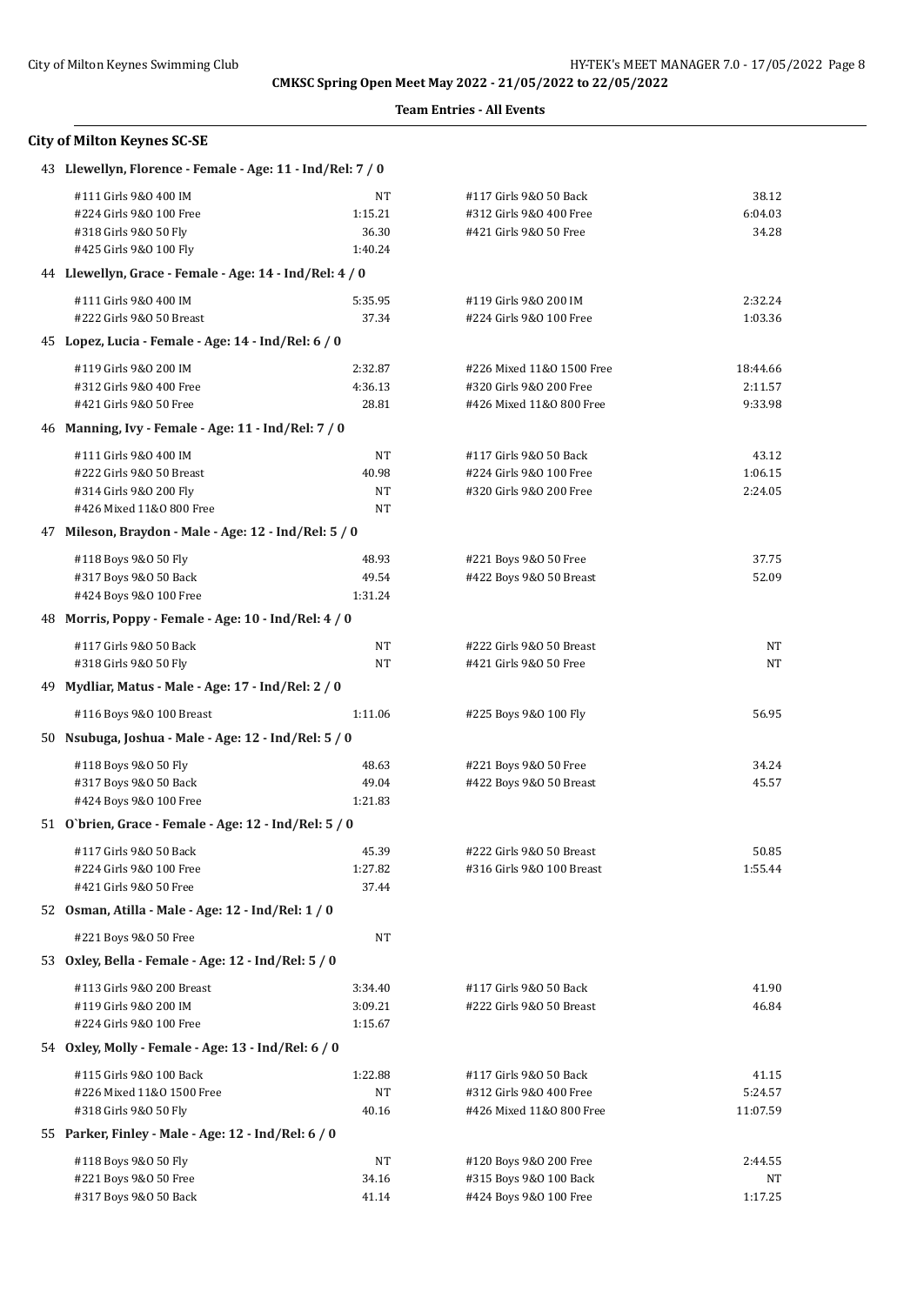**Team Entries - All Events**

| <b>City of Milton Keynes SC-SE</b>                                                                       |                              |                                                                              |                      |
|----------------------------------------------------------------------------------------------------------|------------------------------|------------------------------------------------------------------------------|----------------------|
| 56 Piper, Isla - Female - Age: 11 - Ind/Rel: 7 / 0                                                       |                              |                                                                              |                      |
| #117 Girls 9&0 50 Back<br>#222 Girls 9&0 50 Breast<br>#320 Girls 9&0 200 Free<br>#423 Girls 9&0 200 Back | 40.87<br>NT<br>NT<br>3:05.24 | #119 Girls 9&0 200 IM<br>#318 Girls 9&0 50 Fly<br>#421 Girls 9&0 50 Free     | NT<br>45.19<br>34.61 |
| 57 Quinn, Annabelle - Female - Age: 15 - Ind/Rel: 4 / 0                                                  |                              |                                                                              |                      |
| #111 Girls 9&0 400 IM<br>#226 Mixed 11&0 1500 Free                                                       | 5:42.29<br>20:24.86          | #119 Girls 9&0 200 IM<br>#425 Girls 9&0 100 Fly                              | 2:26.26<br>1:20.78   |
| 58 Raikes, Theo - Male - Age: 10 - Ind/Rel: 3 / 0                                                        |                              |                                                                              |                      |
| #221 Boys 9&0 50 Free<br>#422 Boys 9&0 50 Breast                                                         | NT<br>NT                     | #317 Boys 9&0 50 Back                                                        | NT                   |
| 59 Rastogi, Avi - Male - Age: 12 - Ind/Rel: 4 / 0                                                        |                              |                                                                              |                      |
| #315 Boys 9&0 100 Back<br>#422 Boys 9&0 50 Breast                                                        | 1:45.34<br>50.09             | #317 Boys 9&0 50 Back<br>#424 Boys 9&0 100 Free                              | 51.00<br>1:32.37     |
| 60 Reece, Amelie - Female - Age: 13 - Ind/Rel: 2 / 0                                                     |                              |                                                                              |                      |
| #316 Girls 9&0 100 Breast                                                                                | 1:48.17                      | #423 Girls 9&0 200 Back                                                      | 2:48.16              |
| 61 Roberts, Gethin - Male - Age: 11 - Ind/Rel: 2 / 0                                                     |                              |                                                                              |                      |
| #221 Boys 9&0 50 Free                                                                                    | 53.49                        | #317 Boys 9&0 50 Back                                                        | 1:03.81              |
| 62 Robson, Lara - Female - Age: 10 - Ind/Rel: 5 / 0                                                      |                              |                                                                              |                      |
| #119 Girls 9&0 200 IM<br>#318 Girls 9&0 50 Fly<br>#425 Girls 9&0 100 Fly                                 | 3:31.30<br>41.82<br>1:40.55  | #224 Girls 9&0 100 Free<br>#421 Girls 9&0 50 Free                            | 1:28.56<br>42.26     |
| 63 Rose, Jack - Male - Age: 18 - Ind/Rel: 1 / 0                                                          |                              |                                                                              |                      |
| #426 Mixed 11&0 800 Free                                                                                 | NT                           |                                                                              |                      |
| 64 Rose, Lottie - Female - Age: 12 - Ind/Rel: 4 / 0                                                      |                              |                                                                              |                      |
| #316 Girls 9&0 100 Breast<br>#421 Girls 9&0 50 Free                                                      | NT<br>36.56                  | #320 Girls 9&0 200 Free<br>#423 Girls 9&0 200 Back                           | 3:03.70<br>3:10.98   |
| 65 Roumeliotis, Christos - Male - Age: 12 - Ind/Rel: 5 / 0                                               |                              |                                                                              |                      |
| #118 Boys 9&0 50 Fly<br>#315 Boys 9&0 100 Back<br>#424 Boys 9&0 100 Free                                 | 46.47<br>1:27.80<br>1:20.56  | #221 Boys 9&0 50 Free<br>#317 Boys 9&0 50 Back                               | 37.36<br>41.95       |
| 66 Separovic, Joseph - Male - Age: 12 - Ind/Rel: 5 / 0                                                   |                              |                                                                              |                      |
| #116 Boys 9&0 100 Breast<br>#313 Boys 9&0 200 Breast<br>#422 Boys 9&0 50 Breast                          | 1:51.07<br>4:06.64<br>51.95  | #120 Boys 9&0 200 Free<br>#319 Boys 9&0 200 IM                               | 4:01.03<br>ΝT        |
| 67 Shearing, Lara - Female - Age: 12 - Ind/Rel: 6 / 0                                                    |                              |                                                                              |                      |
| #113 Girls 9&0 200 Breast<br>#222 Girls 9&0 50 Breast<br>#421 Girls 9&0 50 Free                          | 4:04.58<br>52.66<br>37.72    | #117 Girls 9&0 50 Back<br>#320 Girls 9&0 200 Free<br>#423 Girls 9&0 200 Back | 47.16<br>NT<br>NT    |
| 68 Siong, Dani - Female - Age: 14 - Ind/Rel: 2 / 0                                                       |                              |                                                                              |                      |
| #115 Girls 9&0 100 Back                                                                                  | NT                           | #117 Girls 9&0 50 Back                                                       | NT                   |
| 69 Siong, Sophie - Female - Age: 16 - Ind/Rel: 2 / 0                                                     |                              |                                                                              |                      |
| #115 Girls 9&0 100 Back                                                                                  | NT                           | #117 Girls 9&0 50 Back                                                       | NT                   |
| 70 Skaarap, Alina - Female - Age: 10 - Ind/Rel: 7 / 0                                                    |                              |                                                                              |                      |
| #115 Girls 9&0 100 Back<br>#222 Girls 9&0 50 Breast                                                      | 1:46.86<br>54.40             | #117 Girls 9&0 50 Back<br>#224 Girls 9&0 100 Free                            | 47.43<br>1:36.59     |

#316 Girls 9&O 100 Breast 2:05.19 #421 Girls 9&O 50 Free 42.20

#423 Girls 9&O 200 Back NT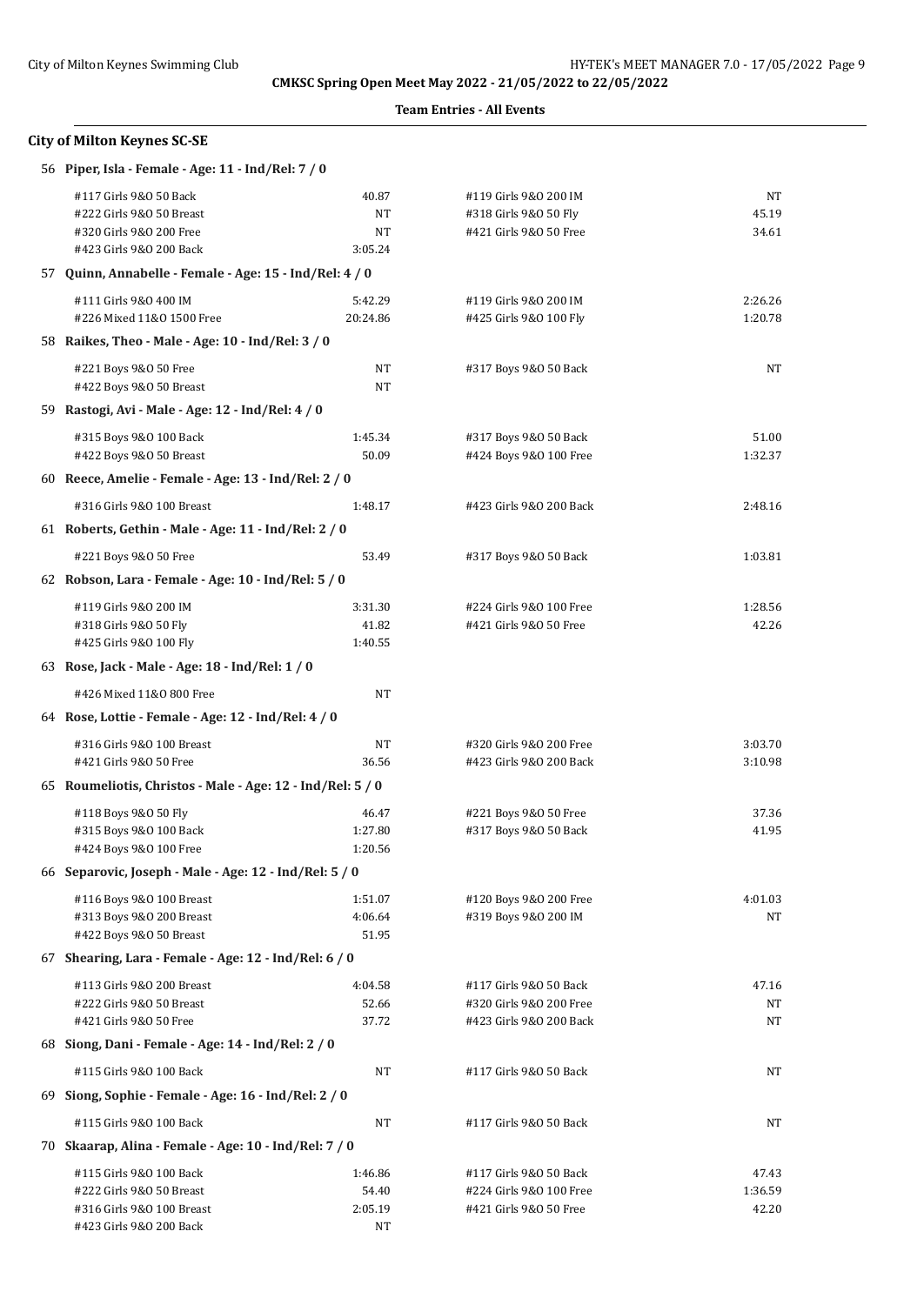|    | <b>City of Milton Keynes SC-SE</b>                            |         |                           |         |
|----|---------------------------------------------------------------|---------|---------------------------|---------|
|    | 71 Slade-Carter, Isabel - Female - Age: 10 - Ind/Rel: 2 / 0   |         |                           |         |
|    | #117 Girls 9&0 50 Back                                        | 1:10.57 | #421 Girls 9&0 50 Free    | 1:05.22 |
|    | 72 Slade-Carter, Lydia - Female - Age: 13 - Ind/Rel: 4 / 0    |         |                           |         |
|    | #119 Girls 9&0 200 IM                                         | 2:46.35 | #226 Mixed 11&0 1500 Free | NT      |
|    | #314 Girls 9&0 200 Fly                                        | NT      | #421 Girls 9&0 50 Free    | 30.87   |
|    | 73 Spriddle, Kaylie - Female - Age: 14 - Ind/Rel: 4 / 0       |         |                           |         |
|    | #113 Girls 9&0 200 Breast                                     | 3:00.45 | #119 Girls 9&0 200 IM     | 2:58.08 |
|    | #222 Girls 9&0 50 Breast                                      | 38.50   | #224 Girls 9&0 100 Free   | 1:11.82 |
|    | 74 Stears, Ella - Female - Age: 11 - Ind/Rel: 2 / 0           |         |                           |         |
|    | #318 Girls 9&0 50 Fly                                         | NT      | #421 Girls 9&0 50 Free    | NT      |
|    | 75 Svab, Maya - Female - Age: 10 - Ind/Rel: 8 / 0             |         |                           |         |
|    | #115 Girls 9&0 100 Back                                       | 1:35.55 | #117 Girls 9&0 50 Back    | 47.76   |
|    | #222 Girls 9&0 50 Breast                                      | 52.77   | #224 Girls 9&0 100 Free   | 1:42.13 |
|    | #316 Girls 9&0 100 Breast                                     | 1:53.41 | #318 Girls 9&0 50 Fly     | 47.60   |
|    | #421 Girls 9&0 50 Free                                        | 43.31   | #423 Girls 9&0 200 Back   | 3:23.81 |
|    | 76 Svajer, Armin - Male - Age: 11 - Ind/Rel: 5 / 0            |         |                           |         |
|    | #221 Boys 9&0 50 Free                                         | 37.77   | #315 Boys 9&0 100 Back    | 1:38.91 |
|    | #317 Boys 9&0 50 Back                                         | 45.05   | #422 Boys 9&0 50 Breast   | 51.27   |
|    | #424 Boys 9&0 100 Free                                        | 1:33.68 |                           |         |
| 77 | Taylor, Cameron - Female - Age: 13 - Ind/Rel: 7 / 0           |         |                           |         |
|    | #115 Girls 9&0 100 Back                                       | 1:15.29 | #117 Girls 9&0 50 Back    | 35.28   |
|    | #226 Mixed 11&0 1500 Free                                     | NT      | #312 Girls 9&0 400 Free   | 4:55.04 |
|    | #318 Girls 9&0 50 Fly                                         | 34.88   | #421 Girls 9&0 50 Free    | 30.13   |
|    | #423 Girls 9&0 200 Back                                       | 2:52.28 |                           |         |
|    | 78 Taylor, Daisy - Female - Age: 14 - Ind/Rel: 7 / 0          |         |                           |         |
|    | #115 Girls 9&0 100 Back                                       | 1:12.99 | #222 Girls 9&0 50 Breast  | 39.85   |
|    | #224 Girls 9&0 100 Free                                       | 1:07.01 | #316 Girls 9&0 100 Breast | 1:27.97 |
|    | #318 Girls 9&0 50 Fly                                         | 34.02   | #320 Girls 9&0 200 Free   | 2:23.77 |
|    | #421 Girls 9&0 50 Free                                        | 31.08   |                           |         |
|    | 79 Thota, Jean - Female - Age: 12 - Ind/Rel: 2 / 0            |         |                           |         |
|    | #115 Girls 9&0 100 Back                                       | NT      | #224 Girls 9&0 100 Free   | 1:25.66 |
|    | 80 Tooley, Emma J - Female - Age: 11 - Ind/Rel: 6 / 0         |         |                           |         |
|    | #113 Girls 9&0 200 Breast                                     | 3:37.29 | #119 Girls 9&0 200 IM     | 3:44.61 |
|    | #222 Girls 9&0 50 Breast                                      | 46.34   | #316 Girls 9&0 100 Breast | 1:41.76 |
|    | #320 Girls 9&0 200 Free                                       | NT      | #421 Girls 9&0 50 Free    | 37.72   |
|    | 81 Van Calsteren, Janneke - Female - Age: 10 - Ind/Rel: 7 / 0 |         |                           |         |
|    | #115 Girls 9&0 100 Back                                       | 2:07.71 | #117 Girls 9&0 50 Back    | 1:00.91 |
|    | #222 Girls 9&0 50 Breast                                      | 1:06.32 | #224 Girls 9&0 100 Free   | NΤ      |
|    | #316 Girls 9&0 100 Breast                                     | 2:20.53 | #318 Girls 9&0 50 Fly     | NT      |
|    | #421 Girls 9&0 50 Free                                        | 54.28   |                           |         |
|    | 82 Van Calsteren, Ruben - Male - Age: 14 - Ind/Rel: 7 / 0     |         |                           |         |
|    | #116 Boys 9&0 100 Breast                                      | 1:27.25 | #118 Boys 9&0 50 Fly      | 37.38   |
|    | #221 Boys 9&0 50 Free                                         | 32.39   | #226 Mixed 11&0 1500 Free | NT      |
|    | #313 Boys 9&0 200 Breast                                      | 3:03.98 | #319 Boys 9&0 200 IM      | 2:53.65 |
|    | #422 Boys 9&0 50 Breast                                       | 39.93   |                           |         |
|    | 83 Wahren, Aria - Female - Age: 10 - Ind/Rel: 2 / 0           |         |                           |         |
|    | #117 Girls 9&0 50 Back                                        | 56.54   | #318 Girls 9&0 50 Fly     | 54.34   |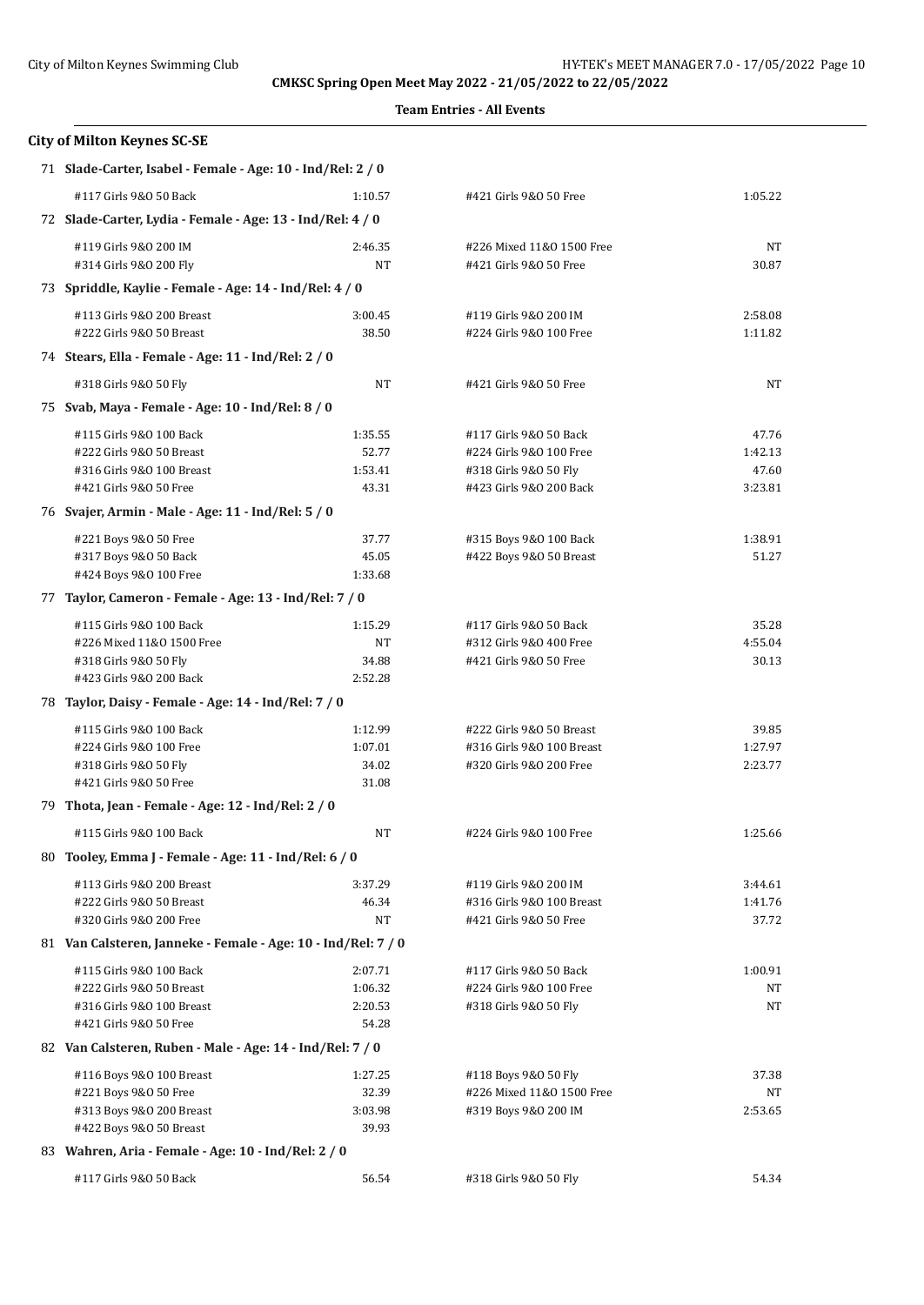|    | Team Enu les - An Events                                                    |           |                         |           |  |
|----|-----------------------------------------------------------------------------|-----------|-------------------------|-----------|--|
|    | <b>City of Milton Keynes SC-SE</b>                                          |           |                         |           |  |
|    | 84 White, Emilia - Female - Age: 10 - Ind/Rel: 3 / 0                        |           |                         |           |  |
|    | #115 Girls 9&0 100 Back                                                     | <b>NT</b> | #224 Girls 9&0 100 Free | <b>NT</b> |  |
|    | #421 Girls 9&0 50 Free                                                      | 53.92     |                         |           |  |
|    | 85 White, Sadie - Female - Age: 13 - Ind/Rel: 5 / 0                         |           |                         |           |  |
|    | #115 Girls 9&0 100 Back                                                     | 1:36.52   | #119 Girls 9&0 200 IM   | 2:54.84   |  |
|    | #312 Girls 9&0 400 Free                                                     | 5:24.52   | #320 Girls 9&0 200 Free | 2:31.50   |  |
|    | #425 Girls 9&0 100 Fly                                                      | <b>NT</b> |                         |           |  |
|    | 86 Wiegleb, Olivia - Female - Age: 14 - Ind/Rel: 1 / 0                      |           |                         |           |  |
|    | #421 Girls 9&0 50 Free                                                      | <b>NT</b> |                         |           |  |
| 87 | Wood, Finley - Male - Age: 12 - Ind/Rel: 4 / 0                              |           |                         |           |  |
|    | #112 Boys 9&0 400 Free                                                      | 4:57.74   | #120 Boys 9&0 200 Free  | 2:21.90   |  |
|    | #221 Boys 9&0 50 Free                                                       | 29.57     | #225 Boys 9&0 100 Fly   | 1:18.39   |  |
| 88 | Wood, Michael - Male - Age: 14 - Ind/Rel: 4 / 0                             |           |                         |           |  |
|    | #116 Boys 9&0 100 Breast                                                    | 1:50.60   | #120 Boys 9&0 200 Free  | 3:24.93   |  |
|    | #319 Boys 9&0 200 IM                                                        | <b>NT</b> | #424 Boys 9&0 100 Free  | 1:28.50   |  |
| 89 | Woods, Harry - Male - Age: 13 - Ind/Rel: 4 / 0                              |           |                         |           |  |
|    | #116 Boys 9&0 100 Breast                                                    | 1:36.57   | #120 Boys 9&0 200 Free  | 2:15.94   |  |
|    | #313 Boys 9&0 200 Breast                                                    | 3:16.26   | #319 Boys 9&0 200 IM    | 2:35.26   |  |
|    | City of Milton Keynes SC-SE Total Individual Entries: 390 - Total Relays: 0 |           |                         |           |  |
|    |                                                                             |           |                         |           |  |
|    | <b>Daventry Dolphins SC</b>                                                 |           |                         |           |  |
|    | 1 Jones, Luke - Male - Age: 12 - Ind/Rel: 2 / 0                             |           |                         |           |  |

| #422 Boys 9&0 50 Breast | 51.71                                                              | #426 Mixed 11&0 800 Free |  |
|-------------------------|--------------------------------------------------------------------|--------------------------|--|
|                         | Daventry Dolphins SC Total Individual Entries: 2 - Total Relays: 0 |                          |  |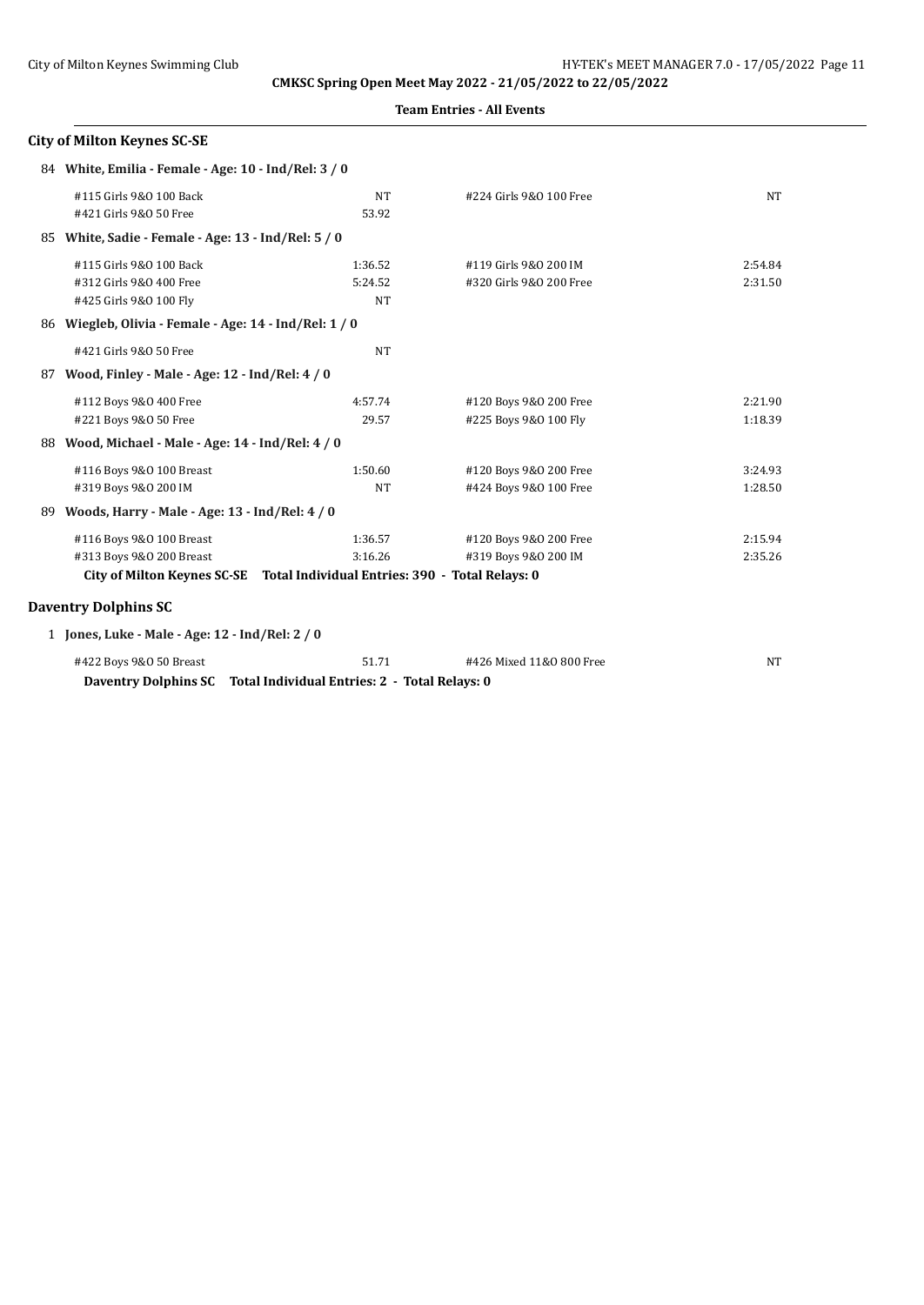|   | <b>Kidlington and Gosford Swim Cl</b>                                                                        |                                      |                                                                           |                             |  |  |
|---|--------------------------------------------------------------------------------------------------------------|--------------------------------------|---------------------------------------------------------------------------|-----------------------------|--|--|
|   | 1 Andrew, Rose - Female - Age: 14 - Ind/Rel: 3 / 0                                                           |                                      |                                                                           |                             |  |  |
|   | #117 Girls 9&0 50 Back<br>#224 Girls 9&0 100 Free                                                            | 41.36<br>1:19.95                     | #222 Girls 9&0 50 Breast                                                  | 46.51                       |  |  |
|   | 2 Cain, Amie - Female - Age: 12 - Ind/Rel: 3 / 0                                                             |                                      |                                                                           |                             |  |  |
|   | #224 Girls 9&0 100 Free<br>#423 Girls 9&0 200 Back                                                           | 1:14.98<br>3:08.66                   | #316 Girls 9&0 100 Breast                                                 | 2:06.15                     |  |  |
|   | 3 Hadjou, Ryan - Male - Age: 14 - Ind/Rel: 3 / 0                                                             |                                      |                                                                           |                             |  |  |
|   | #120 Boys 9&0 200 Free<br>#225 Boys 9&0 100 Fly                                                              | 2:19.56<br>1:10.61                   | #221 Boys 9&0 50 Free                                                     | 29.04                       |  |  |
|   | 4 Hewett, Joshua - Male - Age: 12 - Ind/Rel: 3 / 0                                                           |                                      |                                                                           |                             |  |  |
|   | #116 Boys 9&0 100 Breast<br>#221 Boys 9&0 50 Free                                                            | 1:44.80<br>36.35                     | #120 Boys 9&0 200 Free                                                    | 3:00.59                     |  |  |
|   | 5 Hill, Emily - Female - Age: 12 - Ind/Rel: 4 / 0                                                            |                                      |                                                                           |                             |  |  |
|   | #318 Girls 9&0 50 Fly<br>#421 Girls 9&0 50 Free                                                              | 37.94<br>34.17                       | #320 Girls 9&0 200 Free<br>#425 Girls 9&0 100 Fly                         | 2:45.16<br>1:28.15          |  |  |
|   | 6 Janssen, Alexia - Female - Age: 14 - Ind/Rel: 3 / 0                                                        |                                      |                                                                           |                             |  |  |
|   | #117 Girls 9&0 50 Back<br>#224 Girls 9&0 100 Free                                                            | 36.12<br>1:10.06                     | #222 Girls 9&0 50 Breast                                                  | 37.10                       |  |  |
|   | 7 Josling-Preest, Harrison - Male - Age: 15 - Ind/Rel: 4 / 0                                                 |                                      |                                                                           |                             |  |  |
|   | #114 Boys 9&0 200 Fly<br>#221 Boys 9&0 50 Free                                                               | 2:23.82<br>26.57                     | #118 Boys 9&0 50 Fly<br>#225 Boys 9&0 100 Fly                             | 28.13<br>1:02.35            |  |  |
|   | 8 Lau, Alison - Female - Age: 14 - Ind/Rel: 2 / 0                                                            |                                      |                                                                           |                             |  |  |
|   | #222 Girls 9&0 50 Breast                                                                                     | 42.54                                | #224 Girls 9&0 100 Free                                                   | 1:17.52                     |  |  |
| 9 | Mclellan, Holly - Female - Age: 14 - Ind/Rel: 7 / 0                                                          |                                      |                                                                           |                             |  |  |
|   | #113 Girls 9&0 200 Breast<br>#222 Girls 9&0 50 Breast<br>#316 Girls 9&0 100 Breast<br>#421 Girls 9&0 50 Free | 3:10.45<br>37.99<br>1:25.86<br>30.47 | #119 Girls 9&0 200 IM<br>#224 Girls 9&0 100 Free<br>#318 Girls 9&0 50 Fly | 2:55.12<br>1:07.10<br>36.53 |  |  |
|   | 10 Morton, Abbie - Female - Age: 11 - Ind/Rel: 4 / 0                                                         |                                      |                                                                           |                             |  |  |
|   | #117 Girls 9&0 50 Back<br>#312 Girls 9&0 400 Free                                                            | 47.73<br>6:56.91                     | #224 Girls 9&0 100 Free<br>#421 Girls 9&0 50 Free                         | 1:37.67<br>39.47            |  |  |
|   | 11 Patel, Riya - Female - Age: 12 - Ind/Rel: 3 / 0                                                           |                                      |                                                                           |                             |  |  |
|   | #117 Girls 9&0 50 Back<br>#222 Girls 9&0 50 Breast                                                           | 41.57<br>55.25                       | #119 Girls 9&0 200 IM                                                     | 4:13.21                     |  |  |
|   | 12 Pavlides, Pav - Male - Age: 11 - Ind/Rel: 4 / 0                                                           |                                      |                                                                           |                             |  |  |
|   | #116 Boys 9&0 100 Breast<br>#120 Boys 9&0 200 Free                                                           | 2:05.07<br>3:52.00                   | #118 Boys 9&0 50 Fly<br>#221 Boys 9&0 50 Free                             | 1:02.91<br>39.18            |  |  |
|   | 13 Pavlides, Sophia - Female - Age: 13 - Ind/Rel: 5 / 0                                                      |                                      |                                                                           |                             |  |  |
|   | #111 Girls 9&0 400 IM<br>#117 Girls 9&0 50 Back<br>#224 Girls 9&0 100 Free                                   | 5:50.15<br>32.73<br>1:04.66          | #115 Girls 9&0 100 Back<br>#222 Girls 9&0 50 Breast                       | 1:13.27<br>41.24            |  |  |
|   | 14 Powell, Zachary - Male - Age: 15 - Ind/Rel: 4 / 0                                                         |                                      |                                                                           |                             |  |  |
|   | #112 Boys 9&0 400 Free<br>#221 Boys 9&0 50 Free                                                              | 4:50.38<br>29.09                     | #120 Boys 9&0 200 Free<br>#223 Boys 9&0 200 Back                          | 2:18.05<br>2:27.88          |  |  |
|   | 15 Rayner, Eliza - Female - Age: 13 - Ind/Rel: 5 / 0                                                         |                                      |                                                                           |                             |  |  |
|   | #312 Girls 9&0 400 Free<br>#320 Girls 9&0 200 Free<br>#423 Girls 9&0 200 Back                                | 6:18.46<br>2:42.62<br>3:01.68        | #318 Girls 9&0 50 Fly<br>#421 Girls 9&0 50 Free                           | 37.16<br>32.86              |  |  |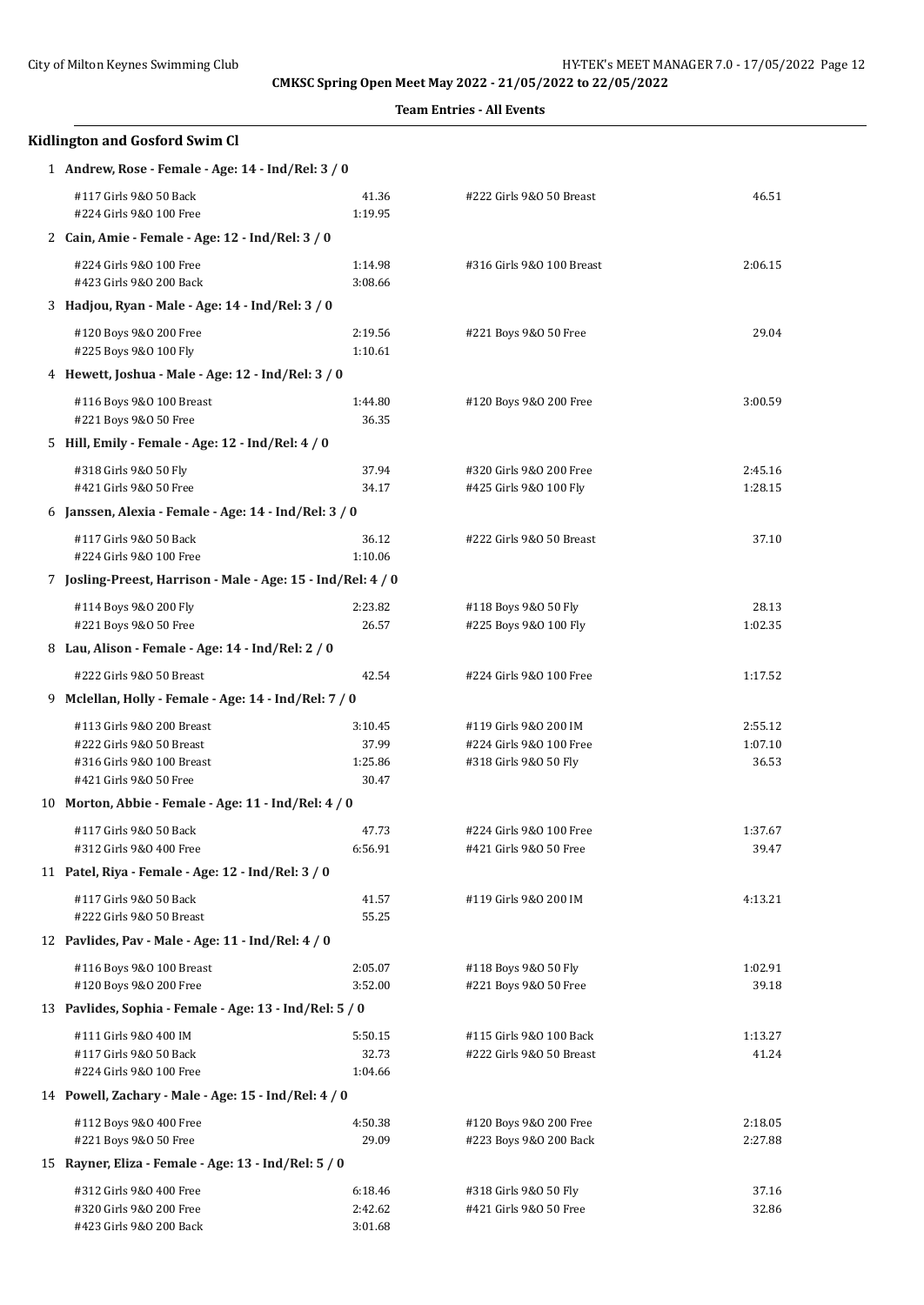|  | <b>Team Entries - All Events</b> |  |  |
|--|----------------------------------|--|--|
|--|----------------------------------|--|--|

## **Kidlington and Gosford Swim Cl**

|    | 16 Walker, Tim - Male - Age: 16 - Ind/Rel: 7 / 0                              |          |                          |          |  |
|----|-------------------------------------------------------------------------------|----------|--------------------------|----------|--|
|    | #112 Boys 9&0 400 Free                                                        | 4:48.59  | #116 Boys 9&0 100 Breast | 1:19.65  |  |
|    | #120 Boys 9&0 200 Free                                                        | 2:12.70  | #221 Boys 9&0 50 Free    | 27.61    |  |
|    | #313 Boys 9&0 200 Breast                                                      | 2:52.78  | #422 Boys 9&0 50 Breast  | 35.77    |  |
|    | #424 Boys 9&0 100 Free                                                        | 1:00.13  |                          |          |  |
| 17 | York, Katie - Female - Age: 15 - Ind/Rel: 4 / 0                               |          |                          |          |  |
|    | #117 Girls 9&0 50 Back                                                        | 33.14    | #119 Girls 9&0 200 IM    | 2:46.16  |  |
|    | #222 Girls 9&0 50 Breast                                                      | 36.80    | #224 Girls 9&0 100 Free  | 1:05.86  |  |
|    | Kidlington and Gosford Swim Cl Total Individual Entries: 68 - Total Relays: 0 |          |                          |          |  |
|    | Leighton Buzzard SC                                                           |          |                          |          |  |
|    | 1 Talbot, Daniel - Male - Age: 12 - Ind/Rel: 4 / 0                            |          |                          |          |  |
|    | #112 Boys 9&0 400 Free                                                        | 5:54.36  | #223 Boys 9&0 200 Back   | 2:45.88  |  |
|    | #315 Boys 9&0 100 Back                                                        | 1:18.73  | #426 Mixed 11&0 800 Free | 13:20.75 |  |
|    | Leighton Buzzard SC Total Individual Entries: 4 - Total Relays: 0             |          |                          |          |  |
|    | Locks Heath Swim Squad                                                        |          |                          |          |  |
|    | 1 Harrison, Ella - Female - Age: 11 - Ind/Rel: 2 / 0                          |          |                          |          |  |
|    | #312 Girls 9&0 400 Free                                                       | 5:58.54  | #426 Mixed 11&0 800 Free | 12:20.86 |  |
|    | 2 Russell, Emily - Female - Age: 13 - Ind/Rel: 1 / 0                          |          |                          |          |  |
|    | #426 Mixed 11&0 800 Free                                                      | 13:15.08 |                          |          |  |
|    | Locks Heath Swim Squad Total Individual Entries: 3 - Total Relays: 0          |          |                          |          |  |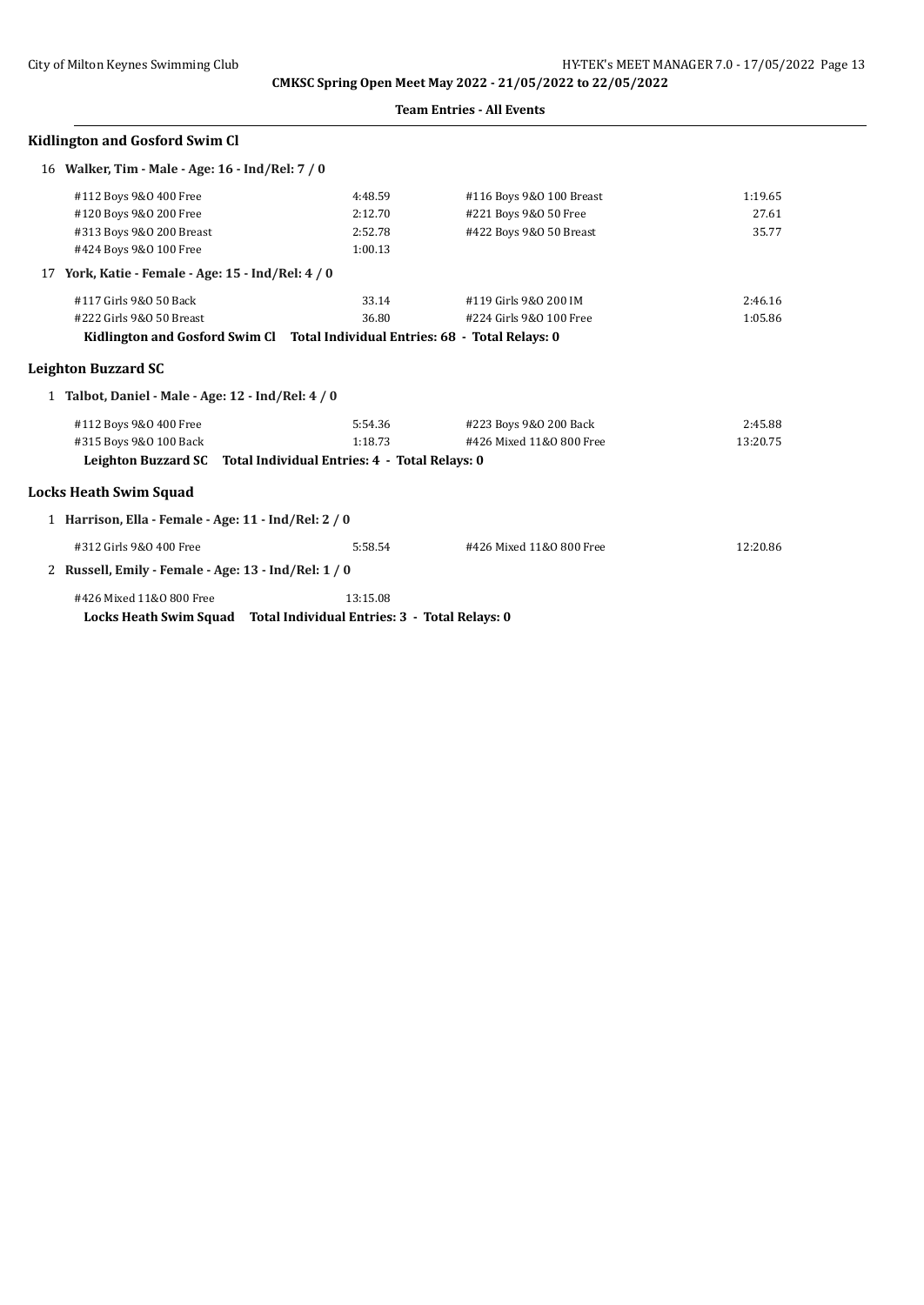**Team Entries - All Events**

## **Newport Pagnell Swimming Club**

| 1 Alder, Alice - Female - Age: 13 - Ind/Rel: 12 / 0    |           |                           |         |
|--------------------------------------------------------|-----------|---------------------------|---------|
| #111 Girls 9&0 400 IM                                  | 5:58.73   | #113 Girls 9&0 200 Breast | 3:12.11 |
| #115 Girls 9&0 100 Back                                | 1:17.85   | #117 Girls 9&0 50 Back    | 35.79   |
| #119 Girls 9&0 200 IM                                  | 2:48.87   | #222 Girls 9&0 50 Breast  | 40.70   |
| #314 Girls 9&0 200 Fly                                 | 3:32.64   | #316 Girls 9&0 100 Breast | 1:29.00 |
| #318 Girls 9&0 50 Fly                                  | 35.20     | #421 Girls 9&0 50 Free    | 31.56   |
| #423 Girls 9&0 200 Back                                | 3:09.43   | #425 Girls 9&0 100 Fly    | 1:26.70 |
| 2 Boakes, Lottie - Female - Age: 12 - Ind/Rel: 7 / 0   |           |                           |         |
| #111 Girls 9&0 400 IM                                  | 6:10.94   | #119 Girls 9&0 200 IM     | 2:54.20 |
| #224 Girls 9&0 100 Free                                | 1:10.04   | #314 Girls 9&0 200 Fly    | 3:09.73 |
| #320 Girls 9&0 200 Free                                | 2:33.20   | #425 Girls 9&0 100 Fly    | 1:22.10 |
| #426 Mixed 11&0 800 Free                               | <b>NT</b> |                           |         |
| 3 Brown, Lio - Female - Age: 15 - Ind/Rel: 7 / 0       |           |                           |         |
| #115 Girls 9&0 100 Back                                | 1:21.94   | #117 Girls 9&0 50 Back    | 39.00   |
| #222 Girls 9&0 50 Breast                               | 46.99     | #224 Girls 9&0 100 Free   | 1:16.53 |
| #316 Girls 9&0 100 Breast                              | 1:44.58   | #318 Girls 9&0 50 Fly     | 37.10   |
| #421 Girls 9&0 50 Free                                 | 31.92     |                           |         |
| 4 Carvell, Myla - Female - Age: 13 - Ind/Rel: 4 / 0    |           |                           |         |
| #115 Girls 9&0 100 Back                                | 1:15.51   | #117 Girls 9&0 50 Back    | 34.65   |
| #119 Girls 9&0 200 IM                                  | NT        | #224 Girls 9&0 100 Free   | 1:12.25 |
| 5 Clarke, Amalie - Female - Age: 11 - Ind/Rel: 4 / 0   |           |                           |         |
| #113 Girls 9&0 200 Breast                              | NT        | #117 Girls 9&0 50 Back    | 54.66   |
| #222 Girls 9&0 50 Breast                               | 54.75     | #224 Girls 9&0 100 Free   | NT      |
| 6 Cox, Ava - Female - Age: 10 - Ind/Rel: 2 / 0         |           |                           |         |
| #316 Girls 9&0 100 Breast                              | NT        | #421 Girls 9&0 50 Free    | NT      |
| 7 Dick, Daniel - Male - Age: 14 - Ind/Rel: 10 / 0      |           |                           |         |
| #112 Boys 9&0 400 Free                                 | 4:44.49   | #118 Boys 9&0 50 Fly      | 32.62   |
| #120 Boys 9&0 200 Free                                 | 2:15.65   | #221 Boys 9&0 50 Free     | 29.49   |
| #223 Boys 9&0 200 Back                                 | 2:25.54   | #226 Mixed 11&0 1500 Free | NT      |
| #315 Boys 9&0 100 Back                                 | 1:06.82   | #317 Boys 9&0 50 Back     | 32.90   |
| #422 Boys 9&0 50 Breast                                | 42.82     | #424 Boys 9&0 100 Free    | 1:03.07 |
| 8 Dick, Ethan - Male - Age: 12 - Ind/Rel: 9 / 0        |           |                           |         |
| #112 Boys 9&0 400 Free                                 | 5:57.20   | #118 Boys 9&0 50 Fly      | 40.23   |
| #120 Boys 9&0 200 Free                                 | 2:40.98   | #221 Boys 9&0 50 Free     | 33.29   |
| #223 Boys 9&0 200 Back                                 | 2:53.78   | #315 Boys 9&0 100 Back    | 1:20.57 |
| #317 Boys 9&0 50 Back                                  | 36.80     | #422 Boys 9&0 50 Breast   | 53.52   |
| #424 Boys 9&0 100 Free                                 | 1:13.10   |                           |         |
| 9 Elrick, Heather - Female - Age: 13 - Ind/Rel: 11 / 0 |           |                           |         |
| #113 Girls 9&0 200 Breast                              | 3:09.04   | #117 Girls 9&0 50 Back    | 38.94   |
| #119 Girls 9&0 200 IM                                  | 2:52.02   | #222 Girls 9&0 50 Breast  | 40.90   |
| #224 Girls 9&0 100 Free                                | 1:08.73   | #226 Mixed 11&0 1500 Free | NT      |
| #312 Girls 9&0 400 Free                                | 5:09.21   | #316 Girls 9&0 100 Breast | 1:27.44 |
| #320 Girls 9&0 200 Free                                | 2:29.30   | #421 Girls 9&0 50 Free    | 32.20   |
| #425 Girls 9&0 100 Fly                                 | 1:30.84   |                           |         |
| 10 Gatehouse, Archie - Male - Age: 11 - Ind/Rel: 6 / 0 |           |                           |         |
| #116 Boys 9&0 100 Breast                               | 1:41.11   | #118 Boys 9&0 50 Fly      | 49.84   |
| #313 Boys 9&0 200 Breast                               | 3:34.71   | #319 Boys 9&0 200 IM      | NT      |
| #422 Boys 9&0 50 Breast                                | 46.80     | #424 Boys 9&0 100 Free    | 1:29.48 |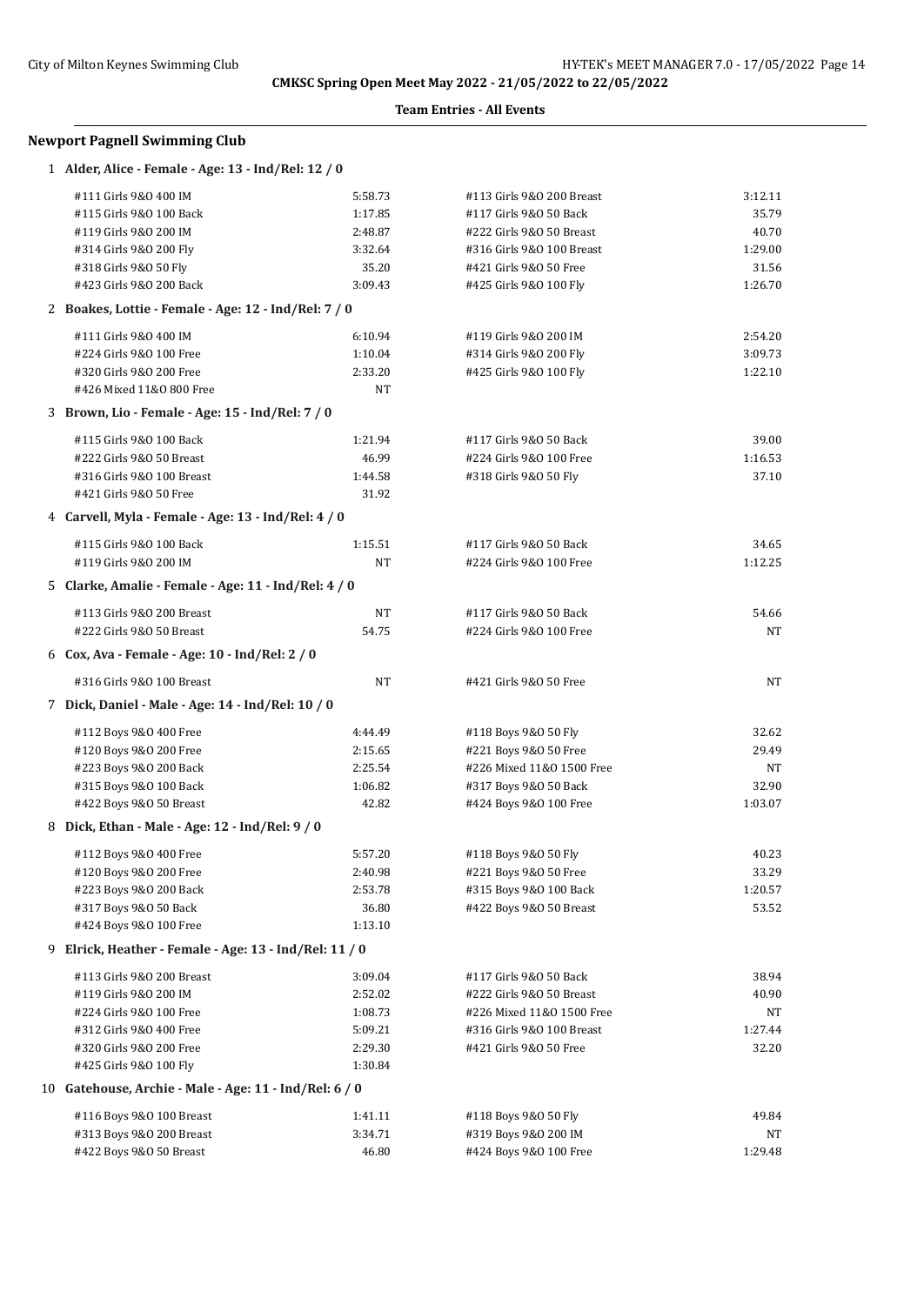#### **Team Entries - All Events**

## **Newport Pagnell Swimming Club**

| 11 Gibb, Daniel - Male - Age: 11 - Ind/Rel: 8 / 0                             |           |                           |         |
|-------------------------------------------------------------------------------|-----------|---------------------------|---------|
| #112 Boys 9&0 400 Free                                                        | 6:42.53   | #120 Boys 9&0 200 Free    | 3:08.94 |
| #221 Boys 9&0 50 Free                                                         | 42.63     | #223 Boys 9&0 200 Back    | 3:11.50 |
| #315 Boys 9&0 100 Back                                                        | 1:31.38   | #319 Boys 9&0 200 IM      | 3:45.59 |
| #424 Boys 9&0 100 Free                                                        | 1:29.65   | #426 Mixed 11&0 800 Free  | NT      |
| 12 Gibb, Emma - Female - Age: 12 - Ind/Rel: 7 / 0                             |           |                           |         |
| #115 Girls 9&0 100 Back                                                       | 1:23.38   | #119 Girls 9&0 200 IM     | 3:08.68 |
| #224 Girls 9&0 100 Free                                                       | 1:15.34   | #226 Mixed 11&0 1500 Free | NT      |
| #312 Girls 9&0 400 Free                                                       | 5:43.07   | #423 Girls 9&0 200 Back   | 2:57.77 |
| #426 Mixed 11&0 800 Free                                                      | NT        |                           |         |
| 13 Gower, Amy - Female - Age: 10 - Ind/Rel: 4 / 0                             |           |                           |         |
| #222 Girls 9&0 50 Breast                                                      | 1:04.12   | #316 Girls 9&0 100 Breast | NT      |
| #320 Girls 9&0 200 Free                                                       | NT        | #421 Girls 9&0 50 Free    | 52.95   |
| 14 Hannam, Matilda - Female - Age: 10 - Ind/Rel: 9 / 0                        |           |                           |         |
| #113 Girls 9&0 200 Breast                                                     | 3:36.86   | #117 Girls 9&0 50 Back    | 42.87   |
| #119 Girls 9&0 200 IM                                                         | 3:25.08   | #222 Girls 9&0 50 Breast  | 45.99   |
| #224 Girls 9&0 100 Free                                                       | 1:17.71   | #316 Girls 9&0 100 Breast | 1:38.98 |
| #318 Girls 9&0 50 Fly                                                         | 45.15     | #320 Girls 9&0 200 Free   | NT      |
| #421 Girls 9&0 50 Free                                                        | 35.16     |                           |         |
| 15 Hartono, Calista - Female - Age: 12 - Ind/Rel: 2 / 0                       |           |                           |         |
| #316 Girls 9&0 100 Breast                                                     | 1:56.12   | #320 Girls 9&0 200 Free   | 3:54.75 |
| 16 Higgs, Emilie - Female - Age: 12 - Ind/Rel: 9 / 0                          |           |                           |         |
| #115 Girls 9&0 100 Back                                                       | 1:55.61   | #117 Girls 9&0 50 Back    | 47.65   |
| #119 Girls 9&0 200 IM                                                         | 4:01.38   | #222 Girls 9&0 50 Breast  | 1:04.12 |
| #224 Girls 9&0 100 Free                                                       | 1:25.06   | #318 Girls 9&0 50 Fly     | 53.69   |
| #320 Girls 9&0 200 Free                                                       | 3:43.64   | #421 Girls 9&0 50 Free    | 37.48   |
| #423 Girls 9&0 200 Back                                                       | 4:00.64   |                           |         |
| 17 Kilby, Louisa - Female - Age: 14 - Ind/Rel: 11 / 0                         |           |                           |         |
| #115 Girls 9&0 100 Back                                                       | 1:18.10   | #117 Girls 9&0 50 Back    | 37.51   |
| #119 Girls 9&0 200 IM                                                         | 2:47.81   | #222 Girls 9&0 50 Breast  | 42.83   |
| #224 Girls 9&0 100 Free                                                       | 1:09.78   | #316 Girls 9&0 100 Breast | 1:32.70 |
| #318 Girls 9&0 50 Fly                                                         | 35.03     | #320 Girls 9&0 200 Free   | 2:29.21 |
| #421 Girls 9&0 50 Free                                                        | 32.09     | #423 Girls 9&0 200 Back   | 2:45.38 |
| #425 Girls 9&0 100 Fly                                                        | 1:21.81   |                           |         |
| 18 Lancaster, Frederick - Male - Age: 10 - Ind/Rel: 9 / 0                     |           |                           |         |
| #116 Boys 9&0 100 Breast                                                      | 2:00.10   | #118 Boys 9&0 50 Fly      | 1:08.06 |
| #120 Boys 9&0 200 Free                                                        | NT        | #221 Boys 9&0 50 Free     | 48.03   |
| #313 Boys 9&0 200 Breast                                                      | NT        | #315 Boys 9&0 100 Back    | 1:56.75 |
| #317 Boys 9&0 50 Back                                                         | 53.55     | #422 Boys 9&0 50 Breast   | 50.54   |
| #424 Boys 9&0 100 Free<br>19 Lau, Eleanor - Female - Age: 12 - Ind/Rel: 3 / 0 | 1:44.10   |                           |         |
|                                                                               |           |                           |         |
| #115 Girls 9&0 100 Back                                                       | 1:36.50   | #119 Girls 9&0 200 IM     | 3:06.23 |
| #222 Girls 9&0 50 Breast                                                      | 48.84     |                           |         |
| 20 Nenadovic, Zakary - Male - Age: 10 - Ind/Rel: 2 / 0                        |           |                           |         |
| #422 Boys 9&0 50 Breast                                                       | 1:10.81   | #424 Boys 9&0 100 Free    | 2:12.48 |
| 21 Orme, Olivia - Female - Age: 12 - Ind/Rel: 3 / 0                           |           |                           |         |
| #111 Girls 9&0 400 IM                                                         | NT        | #119 Girls 9&0 200 IM     | 4:08.22 |
| #222 Girls 9&0 50 Breast                                                      | 51.50     |                           |         |
| 22 Robinson, Jonah - Male - Age: 10 - Ind/Rel: 1 / 0                          |           |                           |         |
| #221 Boys 9&0 50 Free                                                         | <b>NT</b> |                           |         |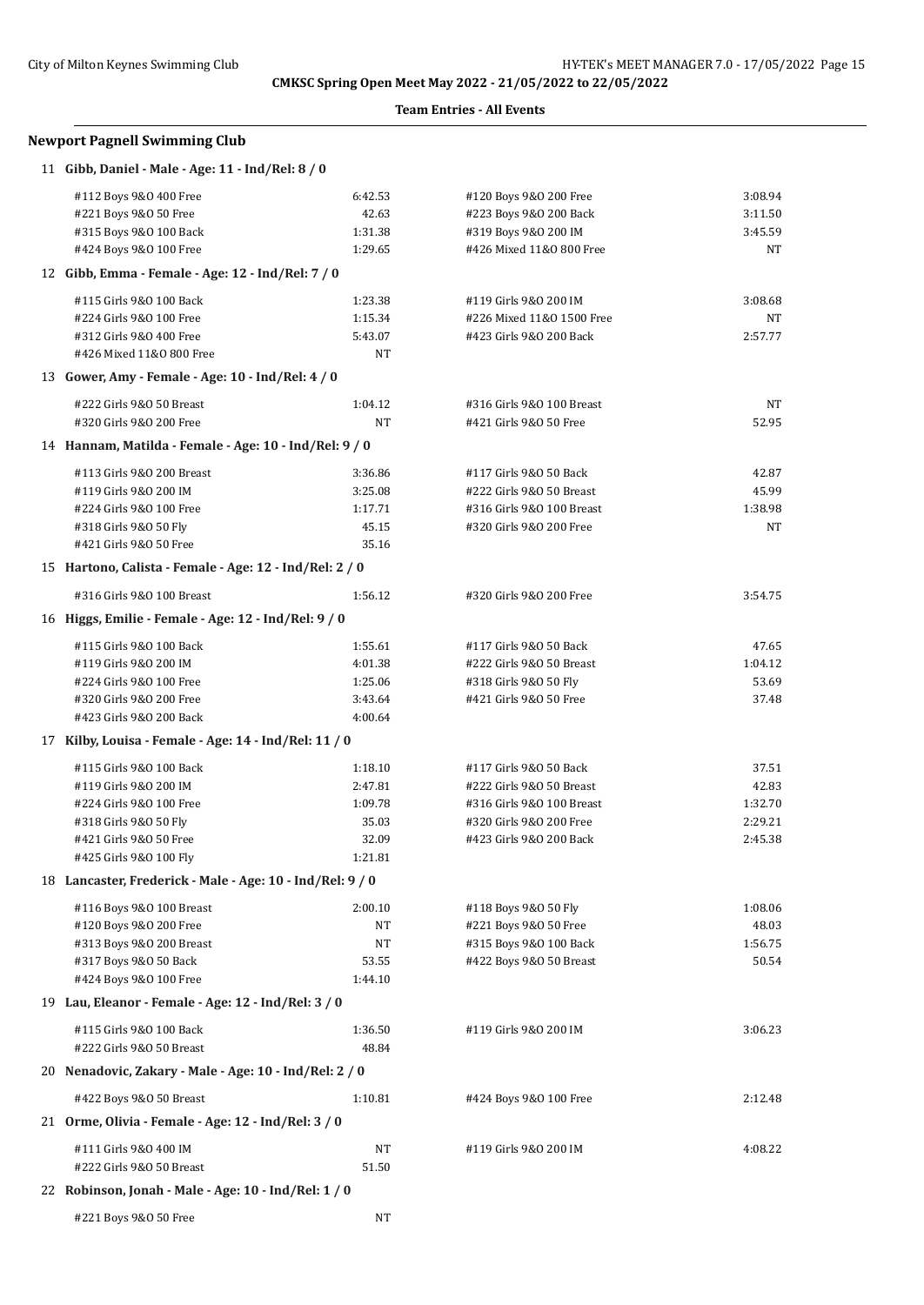| Newport Pagnell Swimming Club                                                 |                    |                                                     |                   |  |
|-------------------------------------------------------------------------------|--------------------|-----------------------------------------------------|-------------------|--|
| 23 Selivanov, Ilya - Male - Age: 10 - Ind/Rel: 2 / 0                          |                    |                                                     |                   |  |
| #311 Boys 9&0 400 IM                                                          | NT                 | #424 Boys 9&0 100 Free                              | 1:35.51           |  |
| 24 Selivanova, Lada - Female - Age: 11 - Ind/Rel: 2 / 0                       |                    |                                                     |                   |  |
| #312 Girls 9&0 400 Free                                                       | NT                 | #425 Girls 9&0 100 Fly                              | NT                |  |
| 25 Simmons, Yasmin - Female - Age: 9 - Ind/Rel: 3 / 0                         |                    |                                                     |                   |  |
| #117 Girls 9&0 50 Back                                                        | NT                 | #222 Girls 9&0 50 Breast                            | NT                |  |
| #421 Girls 9&0 50 Free                                                        | NT                 |                                                     |                   |  |
| 26 Smylie, Freya - Female - Age: 11 - Ind/Rel: 4 / 0                          |                    |                                                     |                   |  |
| #115 Girls 9&0 100 Back                                                       | 1:42.57            | #117 Girls 9&0 50 Back                              | 47.12             |  |
| #222 Girls 9&0 50 Breast                                                      | 54.87              | #224 Girls 9&0 100 Free                             | 1:34.05           |  |
| 27 Tan, Renee - Female - Age: 9 - Ind/Rel: 3 / 0                              |                    |                                                     |                   |  |
| #117 Girls 9&0 50 Back                                                        | NT                 | #222 Girls 9&0 50 Breast                            | 1:17.63           |  |
| #421 Girls 9&0 50 Free                                                        | NT                 |                                                     |                   |  |
| 28 Tan, Han - Male - Age: 13 - Ind/Rel: 8 / 0                                 |                    |                                                     |                   |  |
| #116 Boys 9&0 100 Breast                                                      | 1:36.58            | #118 Boys 9&0 50 Fly                                | 39.05             |  |
| #221 Boys 9&0 50 Free                                                         | 30.56              | #313 Boys 9&0 200 Breast                            | 3:17.40           |  |
| #317 Boys 9&0 50 Back<br>#422 Boys 9&0 50 Breast                              | 40.15<br>37.70     | #319 Boys 9&0 200 IM<br>#424 Boys 9&0 100 Free      | NΤ<br>1:16.14     |  |
| 29 Vessey, Kaitlin - Female - Age: 10 - Ind/Rel: 2 / 0                        |                    |                                                     |                   |  |
| #117 Girls 9&0 50 Back                                                        | 1:14.60            | #222 Girls 9&0 50 Breast                            | 1:28.32           |  |
| 30 Ward, Lydia - Female - Age: 13 - Ind/Rel: 10 / 0                           |                    |                                                     |                   |  |
|                                                                               |                    |                                                     |                   |  |
| #113 Girls 9&0 200 Breast<br>#117 Girls 9&0 50 Back                           | 3:24.65<br>38.97   | #115 Girls 9&0 100 Back<br>#222 Girls 9&0 50 Breast | 1:33.24<br>43.87  |  |
| #224 Girls 9&0 100 Free                                                       | 1:16.53            | #316 Girls 9&0 100 Breast                           | 1:38.50           |  |
| #318 Girls 9&0 50 Fly                                                         | 42.12              | #320 Girls 9&0 200 Free                             | NΤ                |  |
| #421 Girls 9&0 50 Free                                                        | 33.89              | #425 Girls 9&0 100 Fly                              | 1:37.41           |  |
| 31 Wenham, Amelia - Female - Age: 12 - Ind/Rel: 6 / 0                         |                    |                                                     |                   |  |
| #113 Girls 9&0 200 Breast                                                     | 3:33.53            | #222 Girls 9&0 50 Breast                            | 46.71             |  |
| #224 Girls 9&0 100 Free                                                       | 1:21.54            | #316 Girls 9&0 100 Breast                           | 1:38.13           |  |
| #318 Girls 9&0 50 Fly                                                         | 45.77              | #421 Girls 9&0 50 Free                              | 36.62             |  |
| 32 Wenham, Rohan - Male - Age: 15 - Ind/Rel: 6 / 0                            |                    |                                                     |                   |  |
| #116 Boys 9&0 100 Breast                                                      | 1:28.22            | #120 Boys 9&0 200 Free                              | 2:40.04           |  |
| #221 Boys 9&0 50 Free                                                         | 32.62              | #313 Boys 9&0 200 Breast                            | 3:16.20           |  |
| #422 Boys 9&0 50 Breast                                                       | 38.03              | #424 Boys 9&0 100 Free                              | 1:12.03           |  |
| 33 Whiting, Olivia - Female - Age: 11 - Ind/Rel: 3 / 0                        |                    |                                                     |                   |  |
| #119 Girls 9&0 200 IM                                                         | NT                 | #222 Girls 9&0 50 Breast                            | 1:01.16           |  |
| #224 Girls 9&0 100 Free                                                       | 1:35.21            |                                                     |                   |  |
| 34 Zolyan, David - Male - Age: 10 - Ind/Rel: 6 / 0                            |                    |                                                     |                   |  |
| #116 Boys 9&0 100 Breast                                                      | 2:02.69            | #221 Boys 9&0 50 Free                               | 37.68             |  |
| #315 Boys 9&0 100 Back                                                        | 1:47.41            | #317 Boys 9&0 50 Back                               | 44.99             |  |
| #422 Boys 9&0 50 Breast                                                       | 55.76              | #424 Boys 9&0 100 Free                              | 1:42.44           |  |
| 35 Zolyan, Mika - Male - Age: 12 - Ind/Rel: 6 / 0                             |                    |                                                     |                   |  |
| #112 Boys 9&0 400 Free                                                        | 5:29.53            | #116 Boys 9&0 100 Breast                            | 1:32.26           |  |
| #120 Boys 9&0 200 Free<br>#313 Boys 9&0 200 Breast                            | 2:32.78<br>3:17.49 | #221 Boys 9&0 50 Free<br>#426 Mixed 11&0 800 Free   | 32.79<br>11:26.29 |  |
|                                                                               |                    |                                                     |                   |  |
| Newport Pagnell Swimming Club Total Individual Entries: 201 - Total Relays: 0 |                    |                                                     |                   |  |